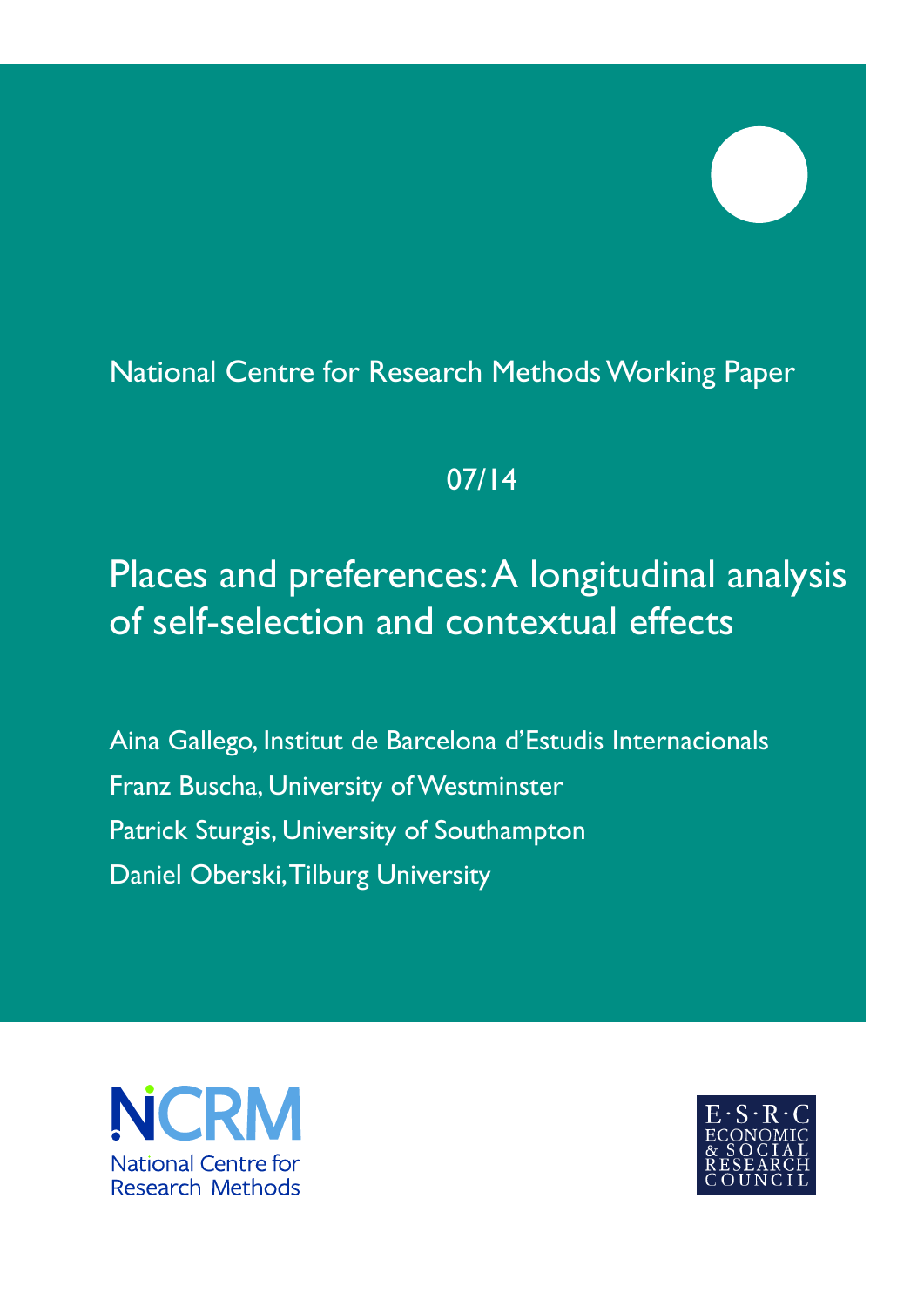# **Places and preferences: A Longitudinal Analysis of Self-Selection and Contextual Effects** Aina Gallego (Institut de Barcelona d'Estudis Internacionals) Franz Buscha (University of Westminster) Patrick Sturgis (University of Southampton) Daniel Oberski (Tilburg University)

#### **Abstract**

Contextual theories of political behaviour assert that the contexts in which people live influence their political beliefs and vote choices. Most studies of political assimilation, however, rely on cross-sectional data and fail to distinguish contextual influence from self-selection of individuals into areas. This paper advances understanding of this longstanding controversy by tracking thousands of individuals over an 18-year period in England. We observe individual-level left-right position and party identification before and after residential moves across areas with different political orientations. We find evidence of both non-random selection into areas and assimilation of new entrants to the majority political orientation. However, these effects are contingent on the type of area an individual moves to and, moreover, contextual effects are weak and dominated by the larger effect of self-selection into areas.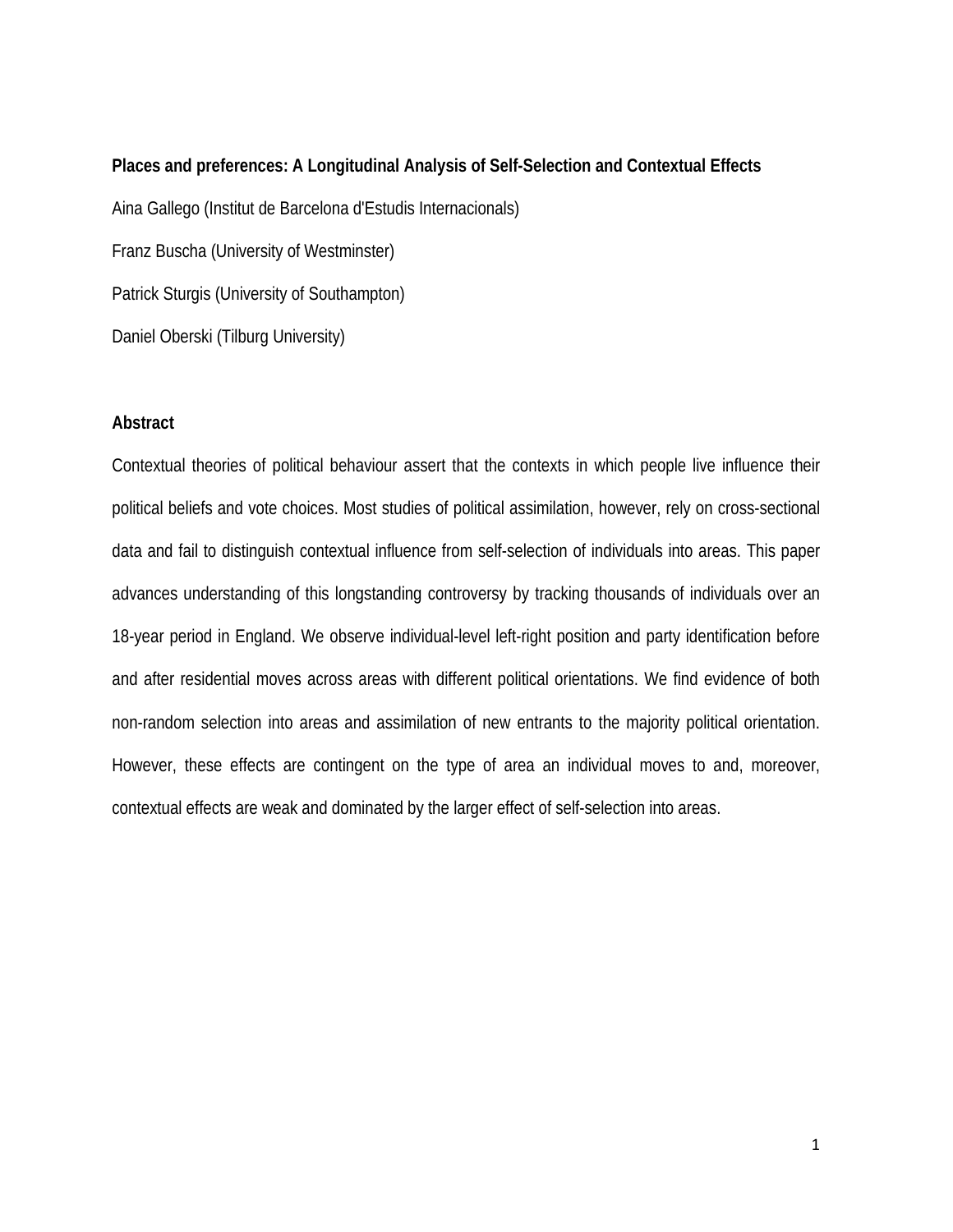#### **Introduction[1](#page-2-0)**

It is unexceptional to remark that the political preferences of a national population are not randomly distributed across geographical areas. We know considerably less, however, about how this spatial clustering comes about. Contextual theories of political behaviour assert that elements of the environment in which individuals are situated exert a causal influence on the political parties and policies they prefer.[2](#page-2-1) People, the argument goes, progressively assimilate through a variety of socialpsychological mechanisms to the dominant political orientation of the environments in which they live. Consistent with these theories, a long tradition of research in electoral geography has examined the cross-sectional correlation between individual political preferences and social and political characteristics of local contexts.[3](#page-2-2)

Despite the large body of existing research in this area, however, the question of whether local contexts actually cause political preferences to change remains contested. Scholars have long argued that the correlation between individual political preferences and contextual characteristics is driven, in whole or in part, by self-selection of people into areas with congruent political beliefs.<sup>[4](#page-2-3)</sup> It is our contention in this paper that this longstanding debate remains unresolved because previous studies based on cross-sectional data have not been able to convincingly separate self-selection and contextual

l

<span id="page-2-0"></span><sup>1</sup> The authors gratefully acknowledge the support of the Economic and Social Research Council through the grant for the National Centre for Research Methods (NCRM; grant reference: RES-576-47-5001-01) and from the Marie Curie Actions of the European Union's Seventh Framework Programme under REA grant agreement n° 334054 (PCIG12-GA-2012-334054). <sup>2</sup> Agnew 1987; Books and Prysby 1988; Burbank 1997; Cox 1969; Ethington and McDaniel 2007; Huckfeldt and Sprague

<span id="page-2-1"></span><sup>1995;</sup> Johnston and Pattie 2006.

<span id="page-2-2"></span><sup>3</sup> Andersen and Heath 2002; Butler and Stokes 1974; Crewe and Payne 1976; Johnston et al. 2004; Johnston, Pattie, and Allsopp 1988; McAllister et al. 2001; 2001; Miller 1978.

<span id="page-2-3"></span><sup>4</sup> Dunleavy 1979; Kelley and McAllister 1985; King 1996; McAllister and Studlar 1992.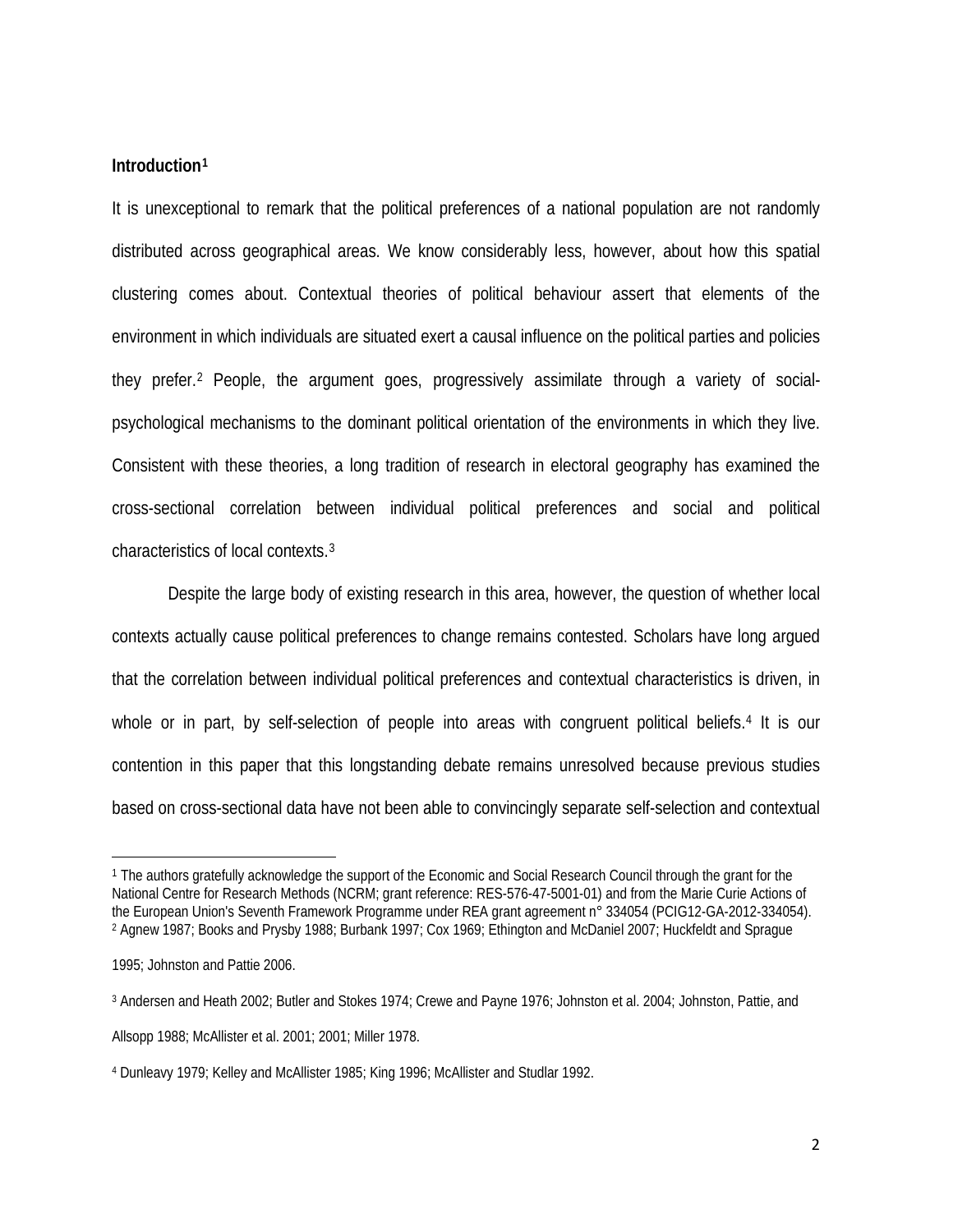effects from one another. Although falling some way short of the gold standard of random assignment of individuals to areas, a longitudinal research design provides a considerably more satisfactory means of identifying the independent effects of assimilation and self-selection. This is because panel data enable the tracking of changes in political preferences before and after individuals move to contexts with different political majorities. Yet, because of the strong data requirements that longitudinal approaches impose, few examples of this type of strategy can be found in the existing literature.

This paper advances understanding in this area by assessing the causal effect of contexts on individual political orientations by tracking the preferences of individuals before and after residential moves, over an 18 year period. We do not seek to address the full range of causes and political consequences of internal migration, but focus our attention on two narrow yet fundamental research questions: Do people select into areas that exhibit majority political beliefs congruent with their own? And, are individual political preferences influenced by the political orientation of the area in which an individual moves to? To foreshadow our later results, our findings show that people are more likely to choose areas to live in that are congruent with their pre-existing political preferences. However, political orientation plays only a very limited, if any, role in location choice. Rather it is the socio-economic characteristics of individuals which are correlated with political preference, such as work and parental status, which are consequential in this regard. Self-selection into areas occurs, in short, for non-political reasons. We also find that in the years following a residential move, an individual's political preferences become more aligned with the majority political orientation of the area that they moved to. However, this process of assimilation is both weak and contingent upon area type; in England only those moving into strongly Conservative areas from other types of area exhibit evidence of contextual effects.

Establishing that both self-selection and, albeit limited, contextual effects exist is important for several reasons. In a fundamental sense, it provides political scientists with a better understanding of the origins political preferences. From a more practical perspective, both processes are likely to have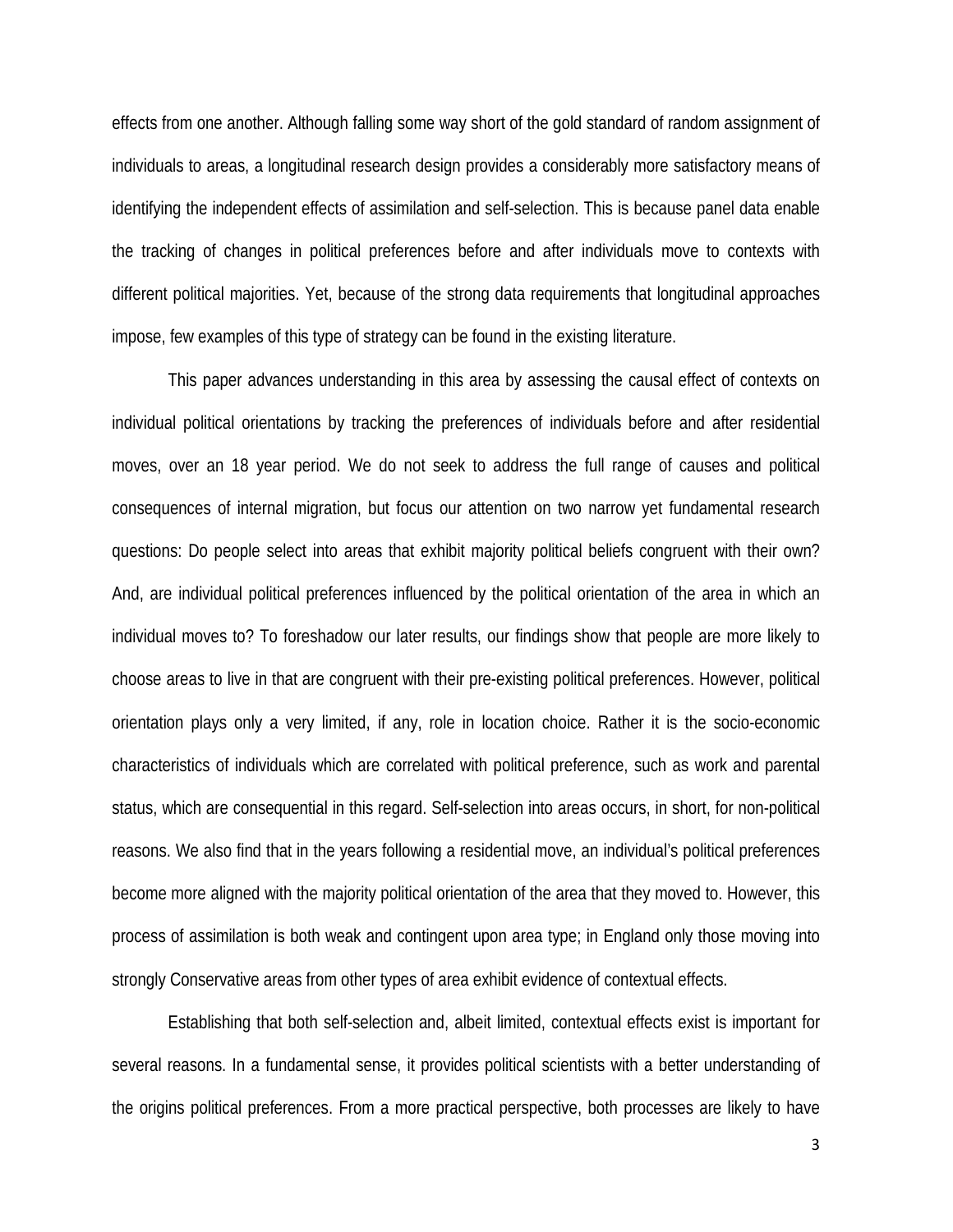important political consequences because they produce, over time, more spatially polarized political preferences. In politically homogeneous communities, residents are less likely to be exposed to diverse opinions, with negative implications for social and political tolerance, and the majority party will have larger margins of victory, resulting in less competitive elections. Geographical polarization of political preferences has also been shown to generate electoral biases in the translation from votes to seats in majoritarian systems and affects the incentives of parties to modify their policy platforms.[5](#page-4-0)

The remainder of the paper is structured as follows. First, we review the existing literature on the geographical clustering of political preferences. A discussion of the limitations of existing methodological approaches to untangling contextual effects and selection mechanisms leads us to conclude that a longitudinal research strategy is required. We then describe the data set and key measures to be used in our analysis and detail our model fitting strategy, before presenting our empirical results. We conclude with a discussion of the limitations of our own approach and a consideration of the substantive implications of our findings.

#### **The source of the spatial clustering of political preferences: Contextual effects or selection?**

Scholars have argued that contextual influence occurs through a variety of social-psychological mechanisms,<sup>6</sup> including interpersonal contact and persuasion,<sup>[7](#page-4-2)</sup> party mobilization,<sup>8</sup> exposure to shared

l

<span id="page-4-0"></span><sup>5</sup> Chen and Rodden 2009; Rodden 2010; 2012.

<span id="page-4-1"></span><sup>&</sup>lt;sup>6</sup> While existing work focuses mostly on social mechanisms, other contextual characteristics such as climate or geographic features can also conceivably affect political behavior.

<span id="page-4-2"></span><sup>7</sup> Butler and Stokes 1974; Huckfeldt, Ikeda, and Pappi 2005; Huckfeldt and Sprague 1995.

<span id="page-4-3"></span><sup>8</sup> Denver and Hands 1997; Pattie, Johnston, and Fieldhouse 1995.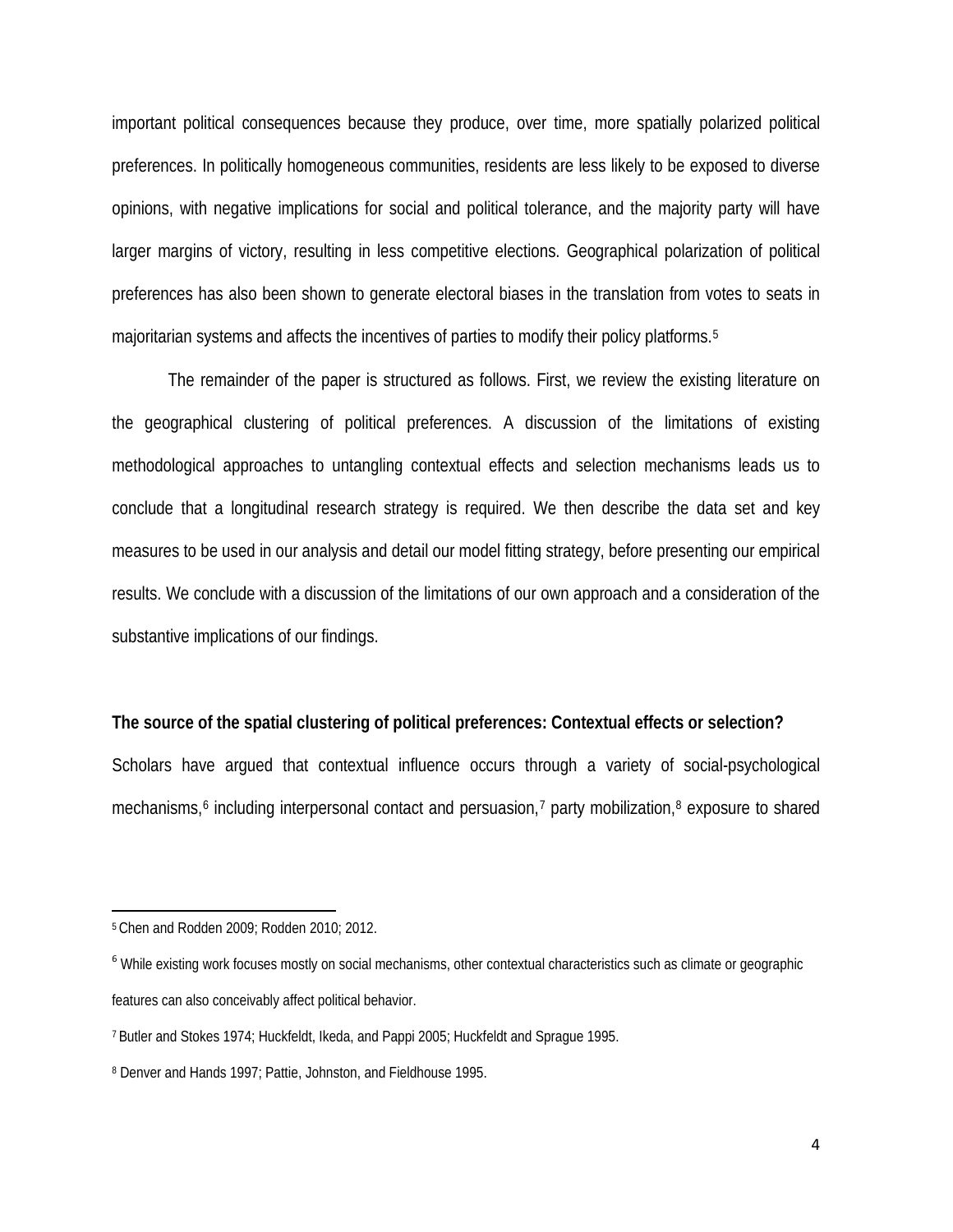local socio-economic conditions,<sup>9</sup> common local interests,<sup>[10](#page-5-1)</sup> and exposure to low-intensity information cues.[11](#page-5-2) For instance, theories of interpersonal contact argue that members of the political majority will tend to have their views reinforced, whereas those in the minority will change their views through processes of persuasion and conformity, generating a more homogeneous community outlook over time. Strong local party branches can also persuade local residents to change their political views through outreach activities.

A large body of empirical evidence supports the main prediction of contextual theories in showing that there is a robust correlation between individual political preferences and area level characteristics. For instance, Butler and Stokes<sup>12</sup> showed that residents of UK parliamentary constituencies vote for the local majority more frequently than would be expected for the population as a whole. Similar correlations between measures of aggregate political orientations and individual political preferences have been replicated many times since[.13](#page-5-4) Other studies have shown that socio-economic characteristics of neighbourhoods, variously defined and measured, predict vote choice above and beyond individual level characteristics.[14](#page-5-5) Many studies have also found evidence consistent with the mechanisms hypothesized to underpin assimilation effects, such as interpersonal discussion or political mobilization.[15](#page-5-6)

l

<span id="page-5-0"></span><sup>9</sup> Books and Prysby 1988.

<span id="page-5-1"></span><sup>10</sup> Cutler 2007.

<span id="page-5-2"></span><sup>11</sup> Cho and Rudolph 2008; Huckfeldt and Sprague 1992.

<span id="page-5-3"></span><sup>12</sup> 1974.

<span id="page-5-4"></span><sup>13</sup> e.g. Cox 1969; Crewe and Payne 1976; Taylor and Johnston 1979.

<span id="page-5-5"></span><sup>14</sup> e.g. Andersen and Heath 2002; Johnston et al. 2005; Johnston, Pattie, and Allsopp 1988; McAllister et al. 2001; Miller 1978.

<span id="page-5-6"></span><sup>15</sup> For a review see Johnston and Pattie 2006.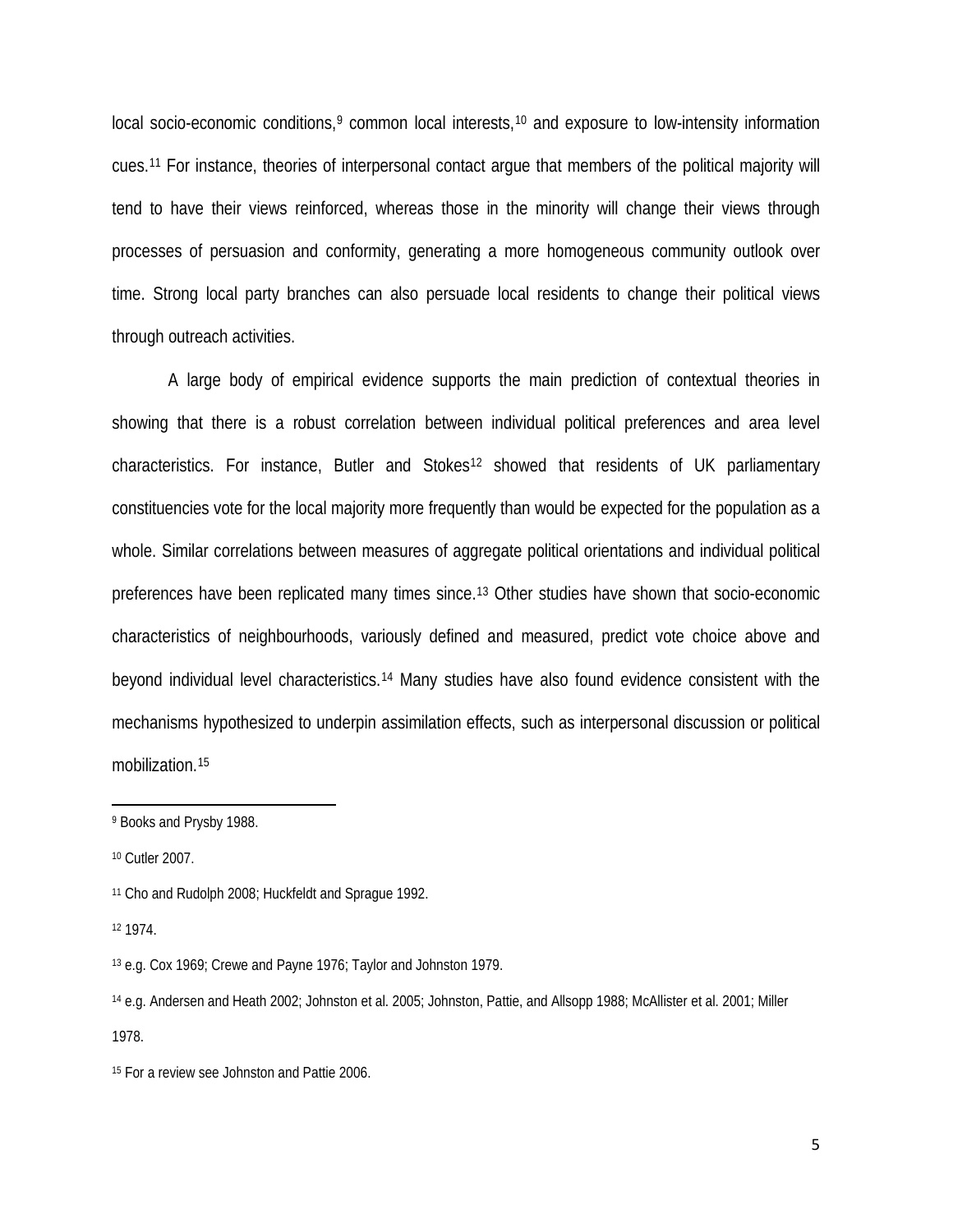While the large majority of existing studies rely on cross-sectional evidence, some have used short-run panels. Johnston et al.<sup>[16](#page-6-0)</sup> show with BHPS data that people in the same constituency changed their votes in similar directions across elections in 1992 and 1997, leading them to conclude that "place matters" (p.107). Pattie and Johnston<sup>[17](#page-6-1)</sup> examine the characteristics of individuals who switched parties between the 1987 and 1992 General Elections in the UK and find that people reporting discussion partners who support a different party were more likely to change allegiance. However, these two-wave studies remain somewhat inconclusive about causal order. That is to say, it may be the case that individuals who do not identify strongly with a party are both more likely to select discussion partners with different opinions and to switch parties. Hence, with only a few exceptions, it is still true that "the standard approach in studies of context is to examine the effect that an aggregate-level compositional measure has on an individual behavior or attitude (…) covariation between the individual variable and aggregate variable is taken as evidence of a contextual effect."[18](#page-6-2)

There are good reasons to assume that an individual's choice of a residential location will be correlated with prior political preferences. While it is unlikely that political preferences have a strong direct causal effect on residential choices, an indirect influence seems more plausible. This is because, when deciding where to relocate, movers must balance a broad range of preferences and constraints, including local housing prices, distance to work, quality of services, and tastes over the type of neighbourhood and the features of the house[.19](#page-6-3) Political preferences are correlated with the socioeconomic characteristics that constrain destinations choice, such as income and family situation.

<span id="page-6-0"></span><sup>16</sup> 2001.

l

<span id="page-6-1"></span><sup>17</sup> 2000.

<span id="page-6-2"></span><sup>18</sup> Baybeck and McClurg 2005, 494.

<span id="page-6-3"></span><sup>19</sup> Rabe and Taylor 2010.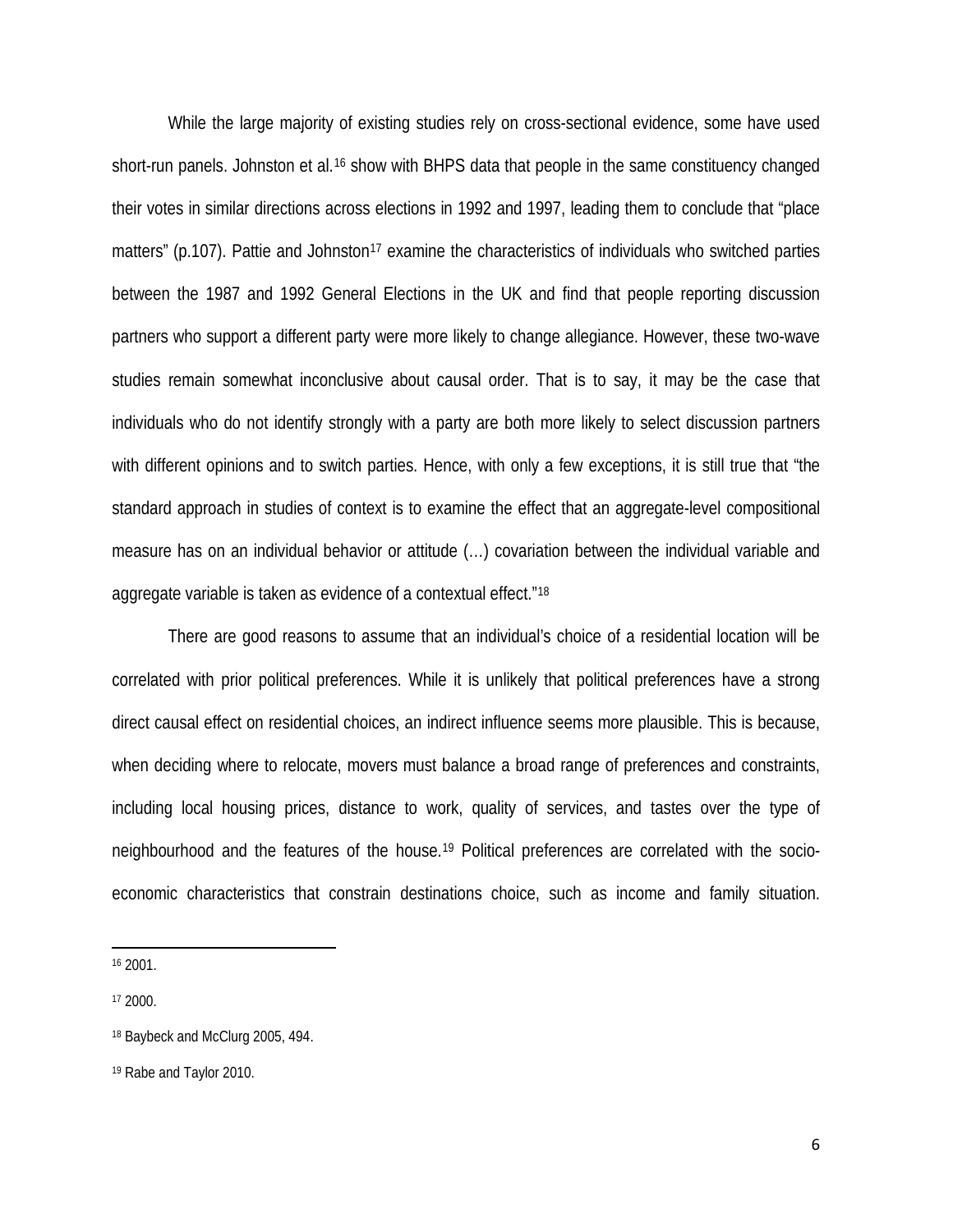Preferences are also correlated with tastes for many types of public goods (safety, scenic landscapes, cultural events, nightlife) which different localities provide.[20](#page-7-0) Because of differences in both socioeconomic constraints and location preferences we expect that those on the left and on the right will exhibit different location choices when they move and, specifically, that they will be more likely to move to politically like-minded communities.

Recent research on the dynamics of partisan support have shown that, for the US case at least, movers tend to select areas that have majority political preferences more similar to their own than their origin location.[21](#page-7-1) While these studies provide evidence of non-random selection into areas, they tell us nothing about contextual effects and do not examine whether self-selection is political in nature. Consistent with the view that self-selection trumps contextual effects, critics of contextual effect theories have pointed out that the correlation between contextual characteristics and individual preferences generally becomes negligible, or zero, when controlling for individual level characteristics.<sup>[22](#page-7-2)</sup> Hence, summarizing the critics' position in the debate, King concludes that "The geographical variation is usually quite large to begin with, but after we control for what we have learned about voters, there isn't much left for contextual effects."[23](#page-7-3)

Concerns about selection bias can, of course, be mitigated by controlling for socio-economic characteristics which influence both the propensity to move and political preferences. A conditioning strategy, though, requires that all the requisite control variables are known and measurable, which

l

<span id="page-7-0"></span><sup>20</sup> e.g. see Florida 2003 on cities of the creative class; and Tiebout 1956 on political orientation and preferred bundles of taxes and services.

<span id="page-7-1"></span><sup>21</sup> Cho, Gimpel, and Hui 2012; McDonald 2011.

<span id="page-7-2"></span><sup>22</sup> Kelley and McAllister 1985; McAllister and Studlar 1992.

<span id="page-7-3"></span><sup>23</sup> 1996, 160.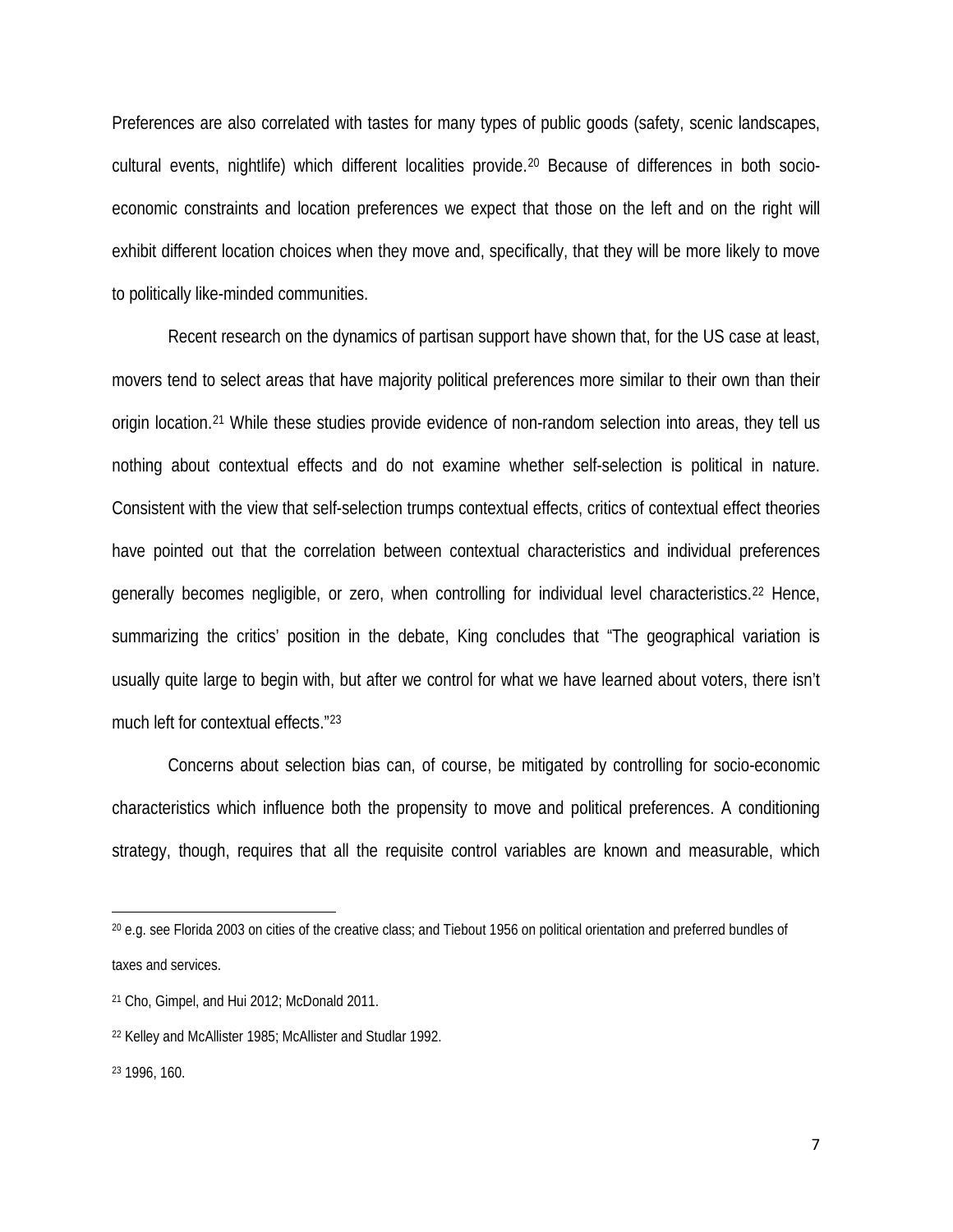seems unrealistic given many of the candidate variables are notoriously difficult to measure in surveys (e.g. housing tastes, early socialization experiences, personality). Thus, statistical control using crosssectional data is unlikely to be a wholly effective strategy for dealing with selection bias. In summary, despite advances in both data and method, doubts remain over the core claim of theories of contextual effects: that contexts *cause* changes in political attitudes and behaviour.

A more robust strategy for estimating the effects of contexts on political preferences is to make use of data containing longitudinal information about the same individuals over time. The primary advantage of repeated measures, or panel data is that, under certain model specifications, it is possible to partial out all observed and unobserved time-invariant characteristics of individual units [24](#page-8-0). As Halaby puts it, "the problem of causal inference is fundamentally one of unobservables, and unobservables are at the heart of the contribution of panel data to solving problems of causal inference"[25](#page-8-1) (2003: 2). The incorporation of a longitudinal dimension yields crucial additional leverage on questions of causal order, making it possible to model within-individual change as a function of preceding events.<sup>[26](#page-8-2)</sup> Because this approach is based on the analysis of change in both dependent and independent variables within individuals over time, the estimated model coefficients are purged of the effects of all fixed (or 'timeinvariant') respondent characteristics. Such fixed characteristics comprise both the 'usual suspects' such as gender, age cohort, and ethnicity, as well as less easily measurable variables such as personality traits and pre-adult socialization experiences. We are unaware of any existing study which has used this type of design to evaluate the extent and magnitude of self-selection and political assimilation to areas. The present paper is motivated by the need to address this longstanding lacuna.

l

<span id="page-8-0"></span><sup>24</sup> Halaby 2003; 2004; Wooldridge 2002.

<span id="page-8-1"></span><sup>25</sup> 2003, 2.

<span id="page-8-2"></span><sup>26</sup> Allison 1994.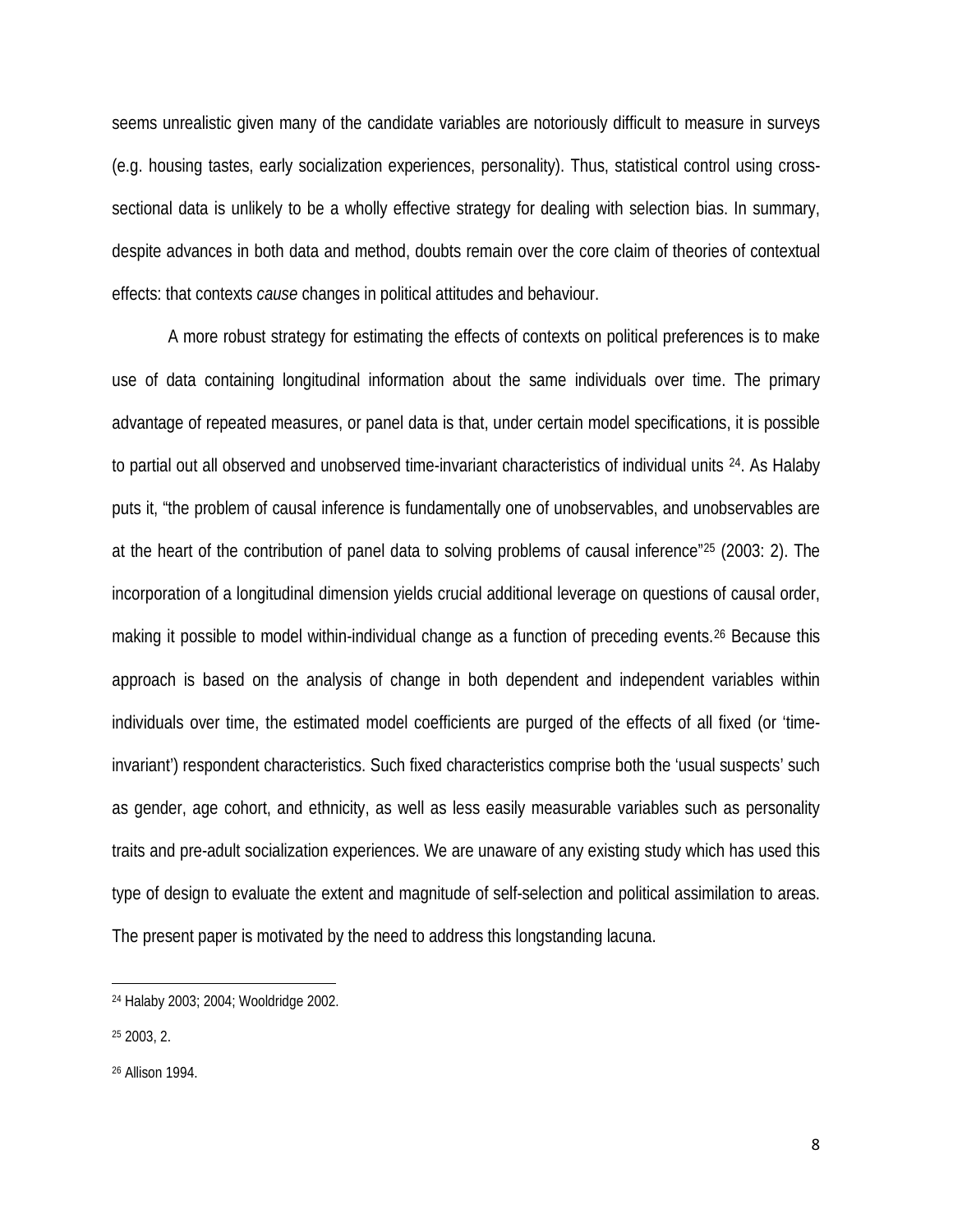#### **Data and Methodology**

To estimate the effect of area level political orientation on individual political preferences, we use the British Household Panel Survey (BHPS). We track individuals who move across electoral constituencies over an 18 year period and observe if movers are more likely to choose constituencies where their preexisting views are closer to the views of existing residents than other potential choices of location (selfselection). Additionally, we evaluate whether self-selection effects observed are political in nature, which is to say that individuals choose 'like-minded' areas *because* of their political orientation. We also assess whether individuals adopt the political preferences prevalent in their new contexts over time.

#### *Sample*

The BHPS is a large, high-quality repeated measures survey which has interviewed a stratified, multistage, random sample of British households annually since 1991. Computer assisted face-to-face interviews are attempted with all household members aged 16 years or above. The initial wave 1 household response rate was 74%. Extensive efforts are made to track responding individuals across waves when a household moves address, or when an individual moves from an existing household to a new one, such as when adult children leave home, or when a cohabiting couple separate. The study achieves a tracking rate averaging 95% across all waves. The BHPS is thus ideally suited to our objectives because it contains a large number of residentially mobile individuals for whom self-reports of political preferences are observed before and after a move.

Our analysis uses 18 waves of data from 1991 to 2008 inclusive, with almost 10,000 individuals clustered within over 5000 households in the first wave (1991). We restrict our focus to England only, excluding households in Wales, Scotland and Northern Ireland because the party systems in these countries are sufficiently different from England to make combined analyses difficult to interpret. We also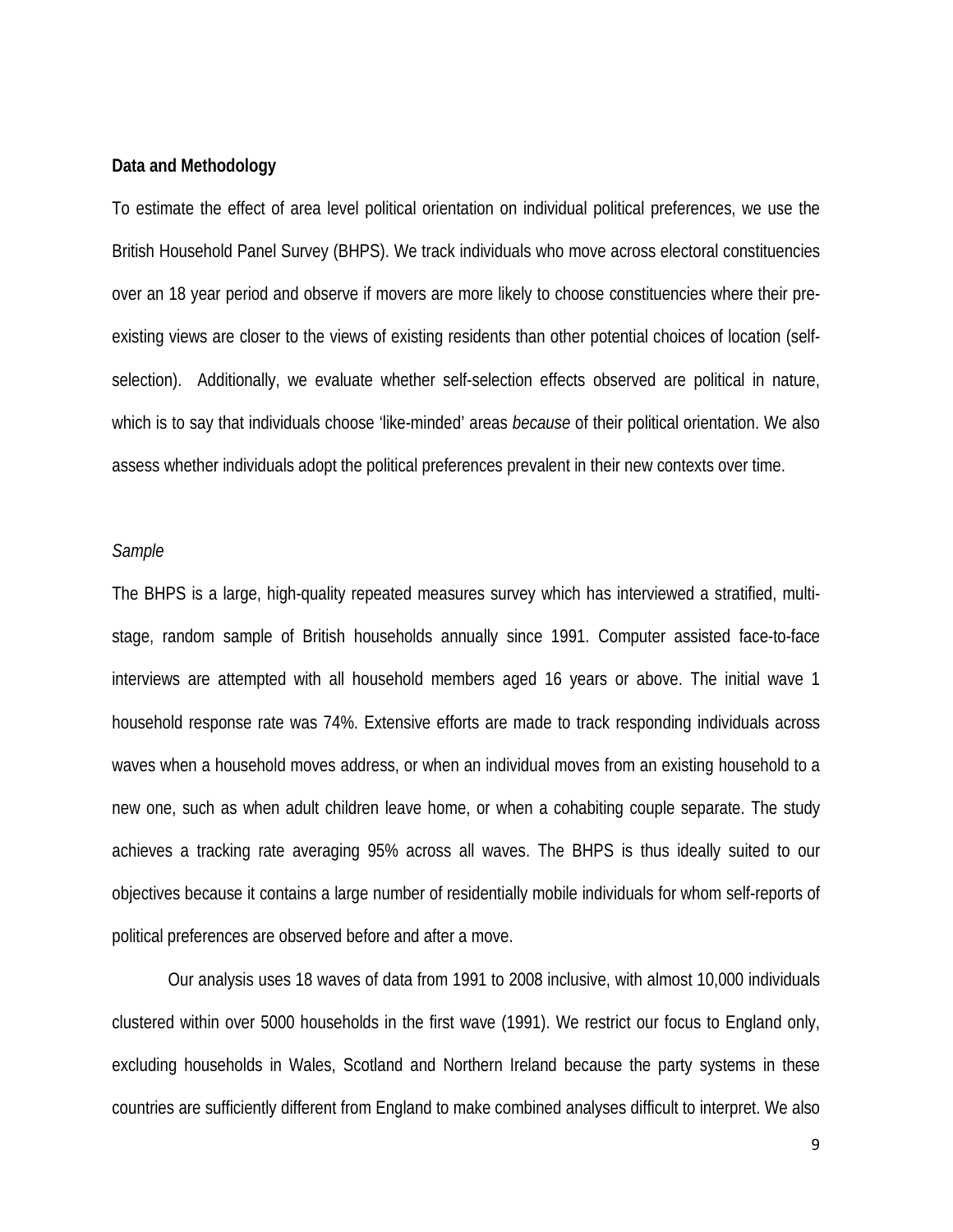exclude observations aged below 18 in order to match our analysis sample with the voting age population in England. We include 'new sample members' who join the BHPS through the formation of new households with 'original sample members' as well as 're-entrants' (i.e. those who had been nonrespondents at the previous wave). These inclusion criteria yield an analysis sample of 17,373 individuals, who provide a combined total of 158,000 unique observations over the 18 waves. The average number of waves completed by individuals is 9.14 and 4,100 individuals responded in all 18 waves. To deal with the issue of non-random attrition we include a range of control variables that are predictive of drop-out from the study. Our estimates are therefore unbiased under the missing at random (MAR) assumption which we consider to be plausible in the current context.<sup>[27](#page-10-0)</sup>

#### *Individual Political Preferences*

l

The BHPS offers two options for specifying individual political preferences. The first is a standard measure of party identification which is administered in all 18 waves; the second is a multi-item scale designed to measure people's 'left-right' economic value orientation[28](#page-10-1) which was administered in waves 1, 3, 5, 7, 10, 14, and 17. Each measure has contrasting advantages and disadvantages. Party identification is measured in every wave and enables us to detect potential assimilation effects which are not based on changes in an individual's underlying preferences and beliefs, for example as a result of differences in the quality of candidates. On the other hand, the left-right scale provides a finer-grained measure of political orientation, which enables detection of smaller changes across and within

<span id="page-10-0"></span><sup>&</sup>lt;sup>27</sup> That is, we consider it unlikely that political orientation is a strong determinant of drop-out from the study. Although the BHPS contains a longitudinal weight, using this to correct for differential attrition is not attractive because any unit with a single missing wave of data over the 18 years of observation is dropped from the weighted estimator.

<span id="page-10-1"></span><sup>28</sup> Evans, Heath, and Lalljee 1996; Heath, Evans, and Martin 1994.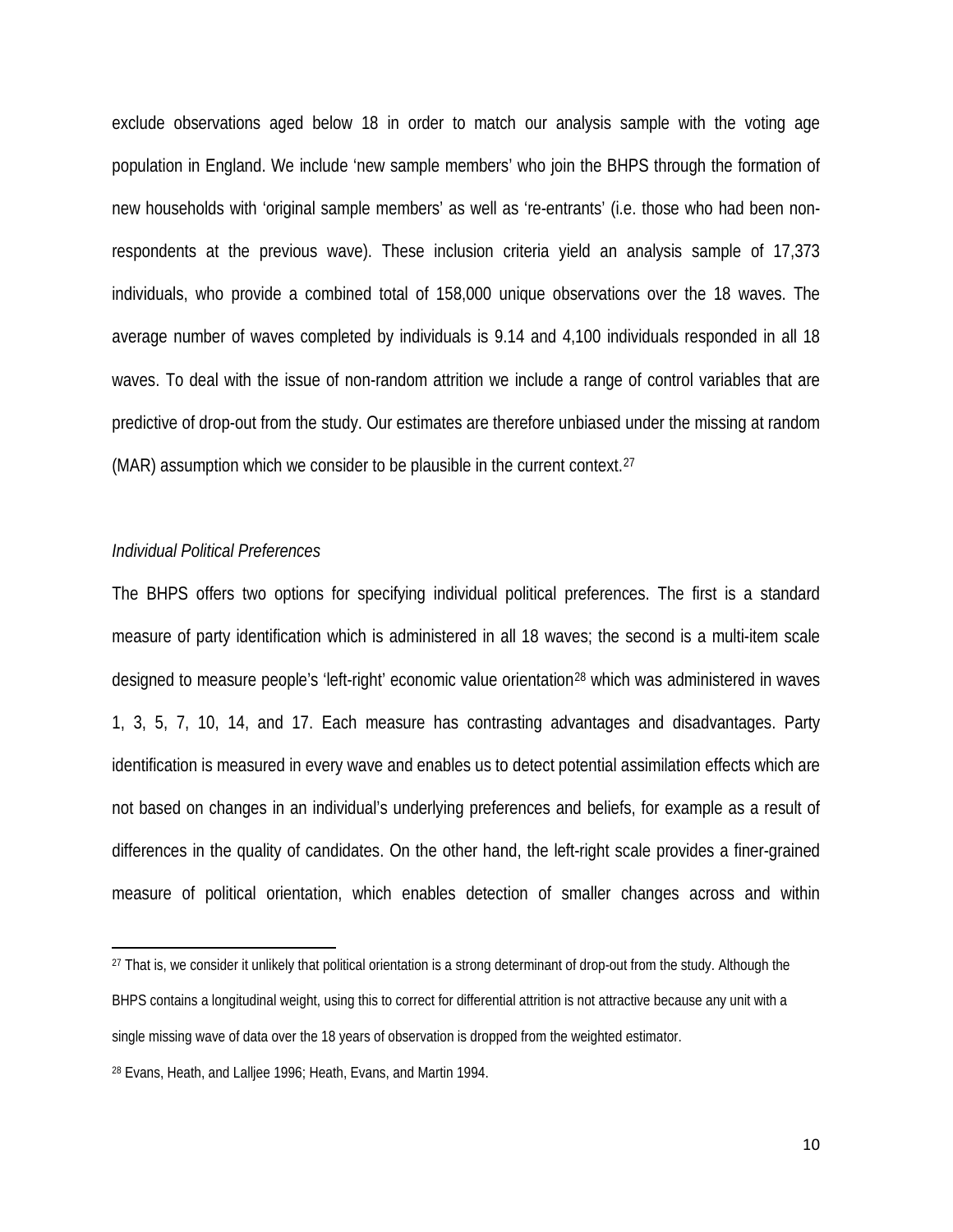individuals over time and is not subject to the potentially distorting influence of tactical voting. Due to their differing theoretical and empirical properties we undertake all analyses using both measures of political preference. For the left-right scale, we take the first principal component of the six items which is appropriate for these items.[29](#page-11-0) For party identification, we consider only supporters of the two main parties, Labour and the Conservatives. This yields a binary variable for party support which is considerably more straightforward to handle in a panel data regression framework than a nominal variable with more than two categories.

#### *Areal Units*

An important question in the study of contextual effects is how the areal units defining spatial location should be defined. The mechanisms through which contextual influence operates can manifest at small (e.g. interaction with neighbours), intermediate (e.g. party mobilization in a constituency), or large (e.g. regional media) spatial scales. Studies of which spatial scales influence political behaviour find [30,](#page-11-1) as in other substantive contexts, that choice of scale is consequential for the estimates obtained. In this study, we use electoral constituencies as our areal units. Constituencies are the key electoral boundary in firstorder, parliamentary elections in the UK. In England, parliamentary constituencies contain an average of 70,000 voters, so have approximately the population size of a small city. While interpersonal interactions with neighbours that might result in political assimilation happen at finer-grained levels of geography, the constituency level should still be capable of capturing local conditions and interactions in school and work-place settings that require some short-range mobility. Additionally, party organizations will work to win a majority of the vote within the constituency boundaries and constituencies share the same MP,

 $\overline{\phantom{a}}$ 

<span id="page-11-0"></span><sup>29</sup> Sturgis 2002.

<span id="page-11-1"></span><sup>30</sup> Cutts and Fieldhouse 2009; Johnston et al. 2007.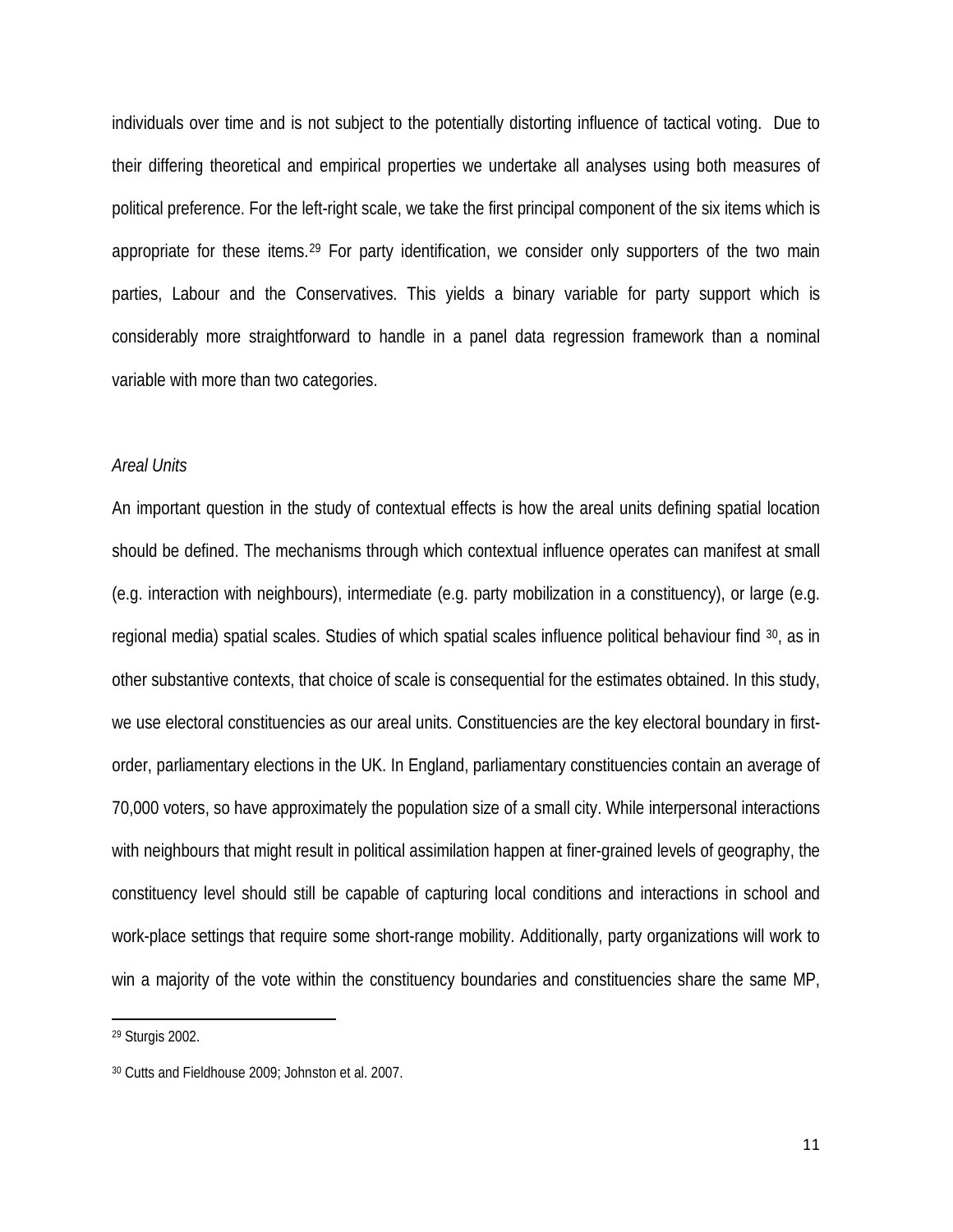which suggests that the political environment within a constituency will be more internally homogenous compared to the country as a whole.

Of more practical importance, however, is the fact that constituencies are the lowest geographical level at which it is possible to derive a useable measure of aggregate political orientation for the period in question. Electoral wards, which would be preferable with regard to size (they are smaller) are problematic because of the limited nature of information that can be attached to them and because their boundaries changed substantially between 1991 and 2008, rendering longitudinal analysis problematic. Other boundaries, such as census output areas (Martin 2008), have no feasible way of being linked to electoral results or to other measures of aggregate political orientation. Thus, while our choice of areal unit is not perfect, we believe it to be the best amongst the available alternatives. We return to the implications of our use of constituencies as the areal unit for the interpretation of our findings in the discussion section.

While English constituency boundaries were quite stable in the period between 1991 and 2008, the redistricting for the 1997 general election affected a non-trivial number of constituency boundaries. However, most of the boundary changes affected only a small number of electors and the results we present here are robust to excluding observations located in constituencies which were subject to boundary changes during the reference period.[31](#page-12-0)

 $\overline{\phantom{a}}$ 

<span id="page-12-0"></span><sup>31</sup> Constituency identifiers in the BHPS are over-written with the new constituency code when boundaries change. This means that it is not possible to identify which respondents in our analysis sample changed to a *different* constituency without moving house due to the 1997 boundary revisions. However, we are able to identify respondents who are resident in constituencies which were created in 1997 and are therefore able to estimate models including and excluding this group. We find no significant differences in the patterns reported in the analyses.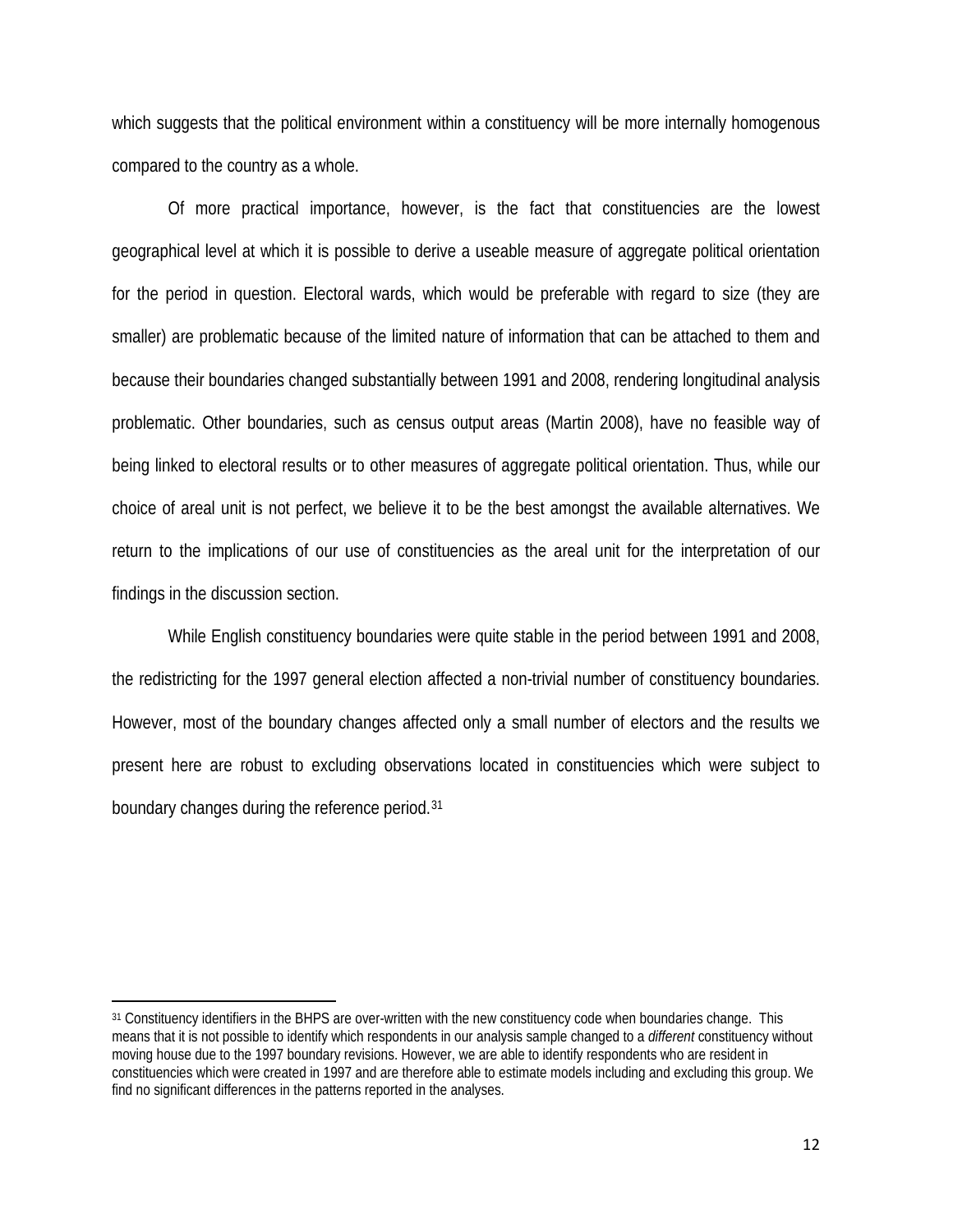#### *Area-level Political Orientation*

 $\overline{\phantom{a}}$ 

We focus on the political orientation of the constituency as the main independent variable at the contextual level. Our measure is based on the electoral results for the four parliamentary elections held in 1992, 1997, 2001, and 2005. An intuitively appealing strategy would be to define constituency-level political orientation as the ratio (or similar function) of the vote share of the two main parties. However, this is problematic because of the sometimes significant role of tactical voting and of minor parties, which vary across constituencies and elections. Neither would it be clear how to apply vote shares to constituencies in non-election years. We therefore apply a typology to constituencies, which places them into one of six mutually exclusive categories:[32](#page-13-0)

- Safe Conservative constituencies (N=154): The Conservative Party won a parliamentary seat in all four elections.
- Safe Labour constituencies (N=211): The Labour Party won a parliamentary seat in all four elections.
- Marginal Conservative constituencies (N=12): The Conservative Party won a parliamentary seat in three of the four elections.
- Marginal Labour constituencies (N=111): The Labour Party won a parliamentary seat in three of the four elections.
- Safe or marginal Liberal-Democrat constituencies (N=31): The Liberal-Democratic Party won a parliamentary seat in three or four elections.
- Mixed constituencies (N=47): None of the three main parties won a seat in three or four of the elections.

<span id="page-13-0"></span><sup>32</sup> In case of boundary revision, the coding matches any constituency revised in 1997 to the 1992 constituency with which it has the largest overlap (see Norris 2005).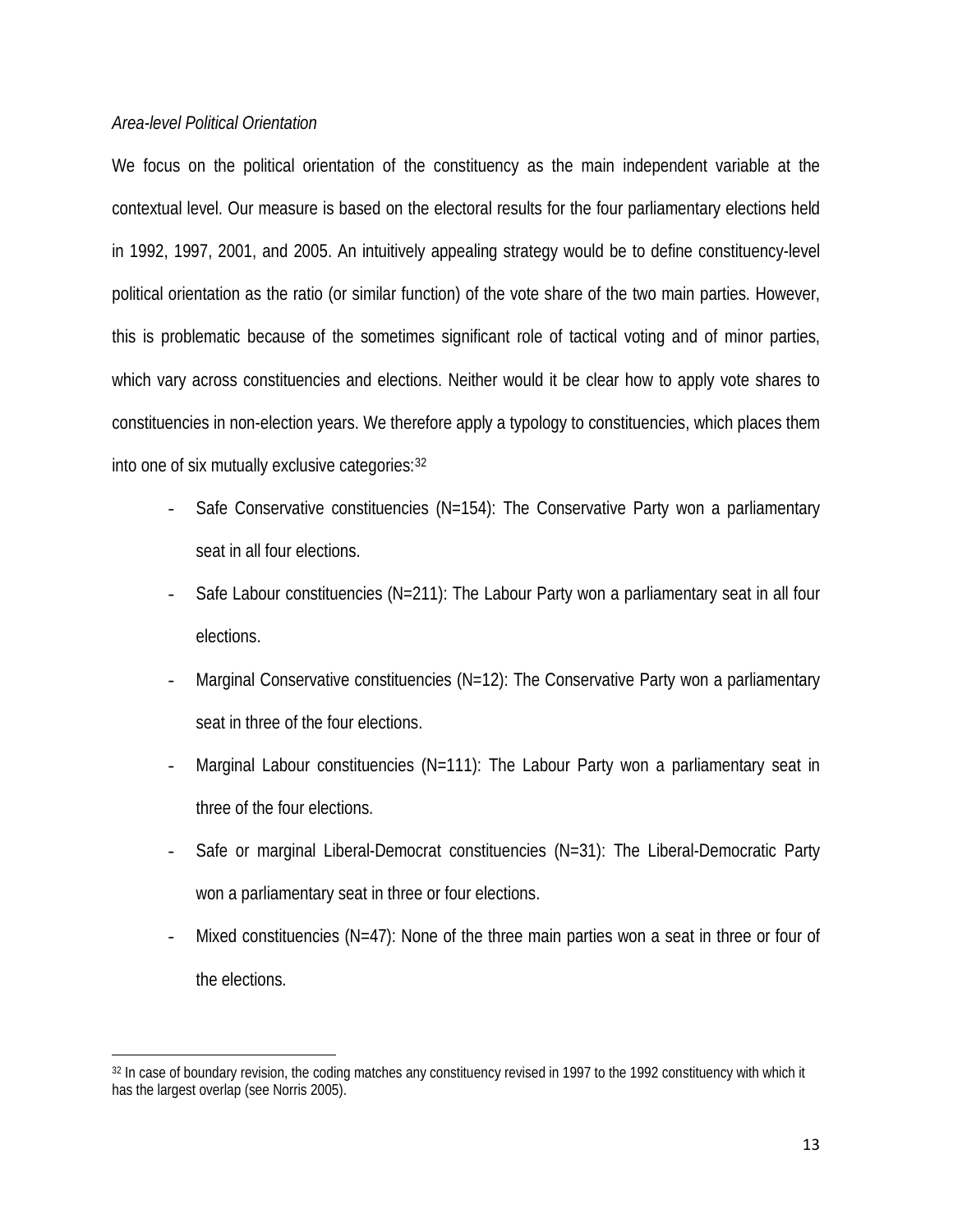During the period of analysis, parties other than the main three won a parliamentary seat once in eight constituencies[33](#page-14-0) and only in one constituency did a different party win two elections. The mixed category is mostly made up of constituencies in which one of the three large parties won two elections and another of the large parties won the other two elections. Thus, these are the most competitive constituencies, where no party has a clear dominance. This classification of constituencies captures large differences in voting patterns. For instance, in the 1992 election the Conservative party won on average 57 per cent of the vote in safe Conservative seats but only 33 per cent in safe Labour seats. The Labour party received 18 per cent of the vote in safe Conservative seats and 53 per cent in safe Labour seats.

#### *Residential Mobility*

l

In our analysis sample, we observe a total of 14,500 residential moves from one wave to the next, which represents an average annual move rate of just over 9% across the sample as a whole. Many of these relocations are, however, over a small distance within the same constituency and so would not be expected to result in discernible change in the external political environment. We therefore further restrict our definition of 'movers' to individuals who relocate to a different parliamentary constituency. This reduces the number of moves we observe by approximately half, yielding a total of 7,437. Using this definition, 69% of respondents do not move at all, 17.5% move once, 7% move twice and 6.5% move three times or more during the period of observation. [34](#page-14-1)

<span id="page-14-0"></span><sup>33</sup> These are Bethnal Green and Bow, Birmingham, Sparkbrook and Small Heath, Brentwood and Ongar, East Ham, Staffordshire South, Tatton, West Bromwich West, West Ham.

<span id="page-14-1"></span><sup>34</sup> While the US is widely considered to have high rates of residential mobility, one-year mobility rates are similar to those observed in the UK. 12 percent of the US population moved to a different address in 2005, while 11 of the population in the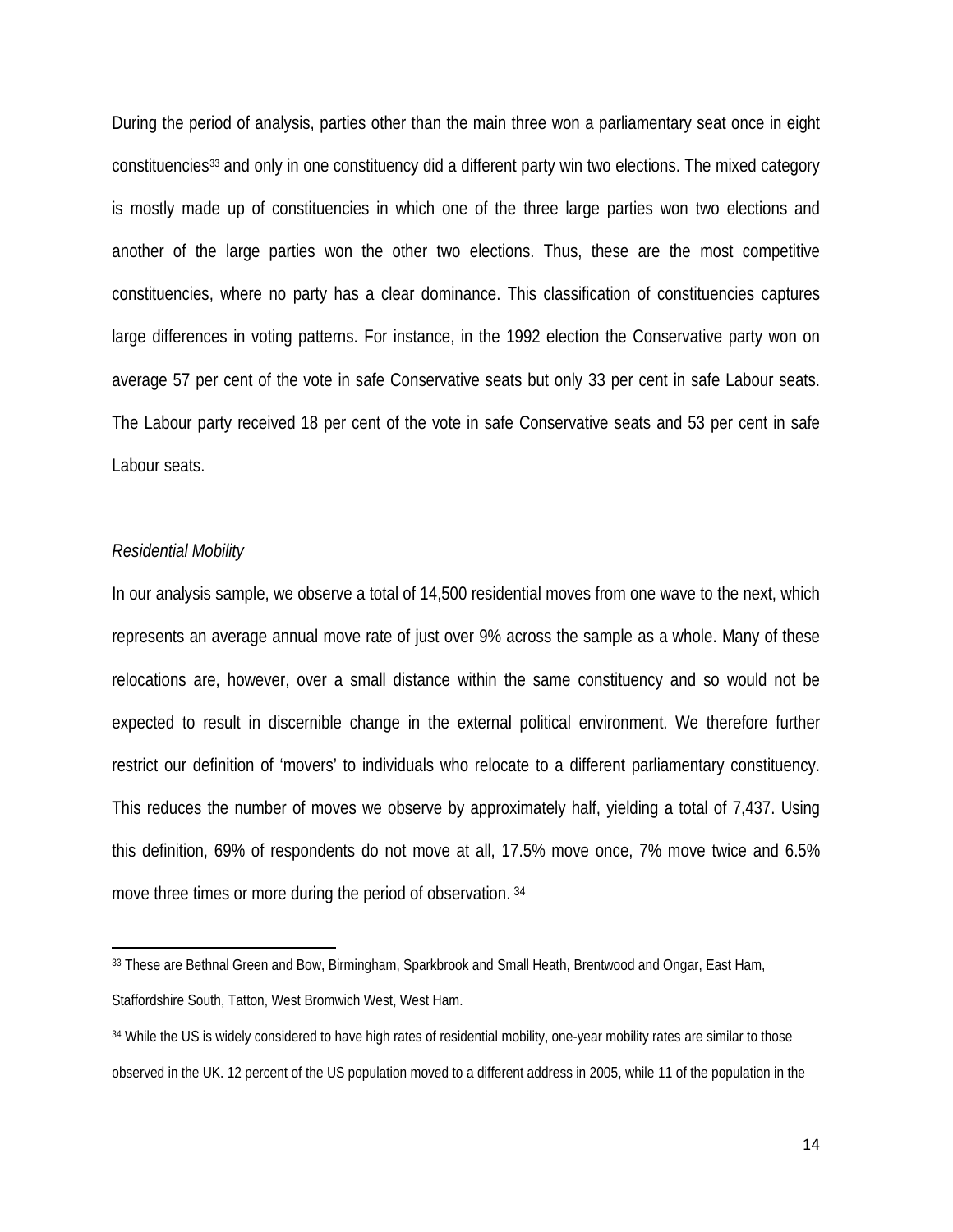Table 1 shows one-year transition probabilities (as percentages) for moves between different constituency types. Only individuals who are observed in at least two consecutive waves can be included in transition tables, which results in a reduction of the sample size from 142,000 to 125,000 observations.[35](#page-15-0) The diagonal row in Table 2 comprises observations which remained in the same constituency type in any 2-year period. The majority of observations do not move into different constituency types. However, of the 36,900 observations in safe Conservative constituencies, 315 moved into safe Labour constituencies in a subsequent year. Similarly, of the 41,100 observations in safe Labour constituencies, 417 moved to a safe Conservative constituency in a subsequent year. Of the 28,000 observations in marginal Labour constituencies, approximately 400 moved to safe Labour and safe Conservative constituencies respectively.

#### TABLE 1 HERE

Because the inclusion of the full set of transition probabilities results in categories with small cell sizes we collapse the full set of transitions into the following six categories:

1. No move

 $\overline{\phantom{a}}$ 

- 2. Moves from any constituency type (apart from safe Conservative) into safe Conservative
- 3. Moves from any constituency type (apart from safe Labour into safe Labour

UK did so (Molloy, Smith, and Wozniak 2011). Data from the 2001 census and administrative records suggest that about 6.7 million UK residents, or 11.4 per cent of the population, moved from one address to another in the previous 12 months (Champion 2005). Most of these moves are over short distances, with approximately two fifths moving less than 2 km away and only one third moving more than 10 km away.

<span id="page-15-0"></span><sup>35</sup> All observations in the first wave (1991) of the BHPS do not have prior information and can therefore not be used. Individuals who drop out of waves cannot provide transition information.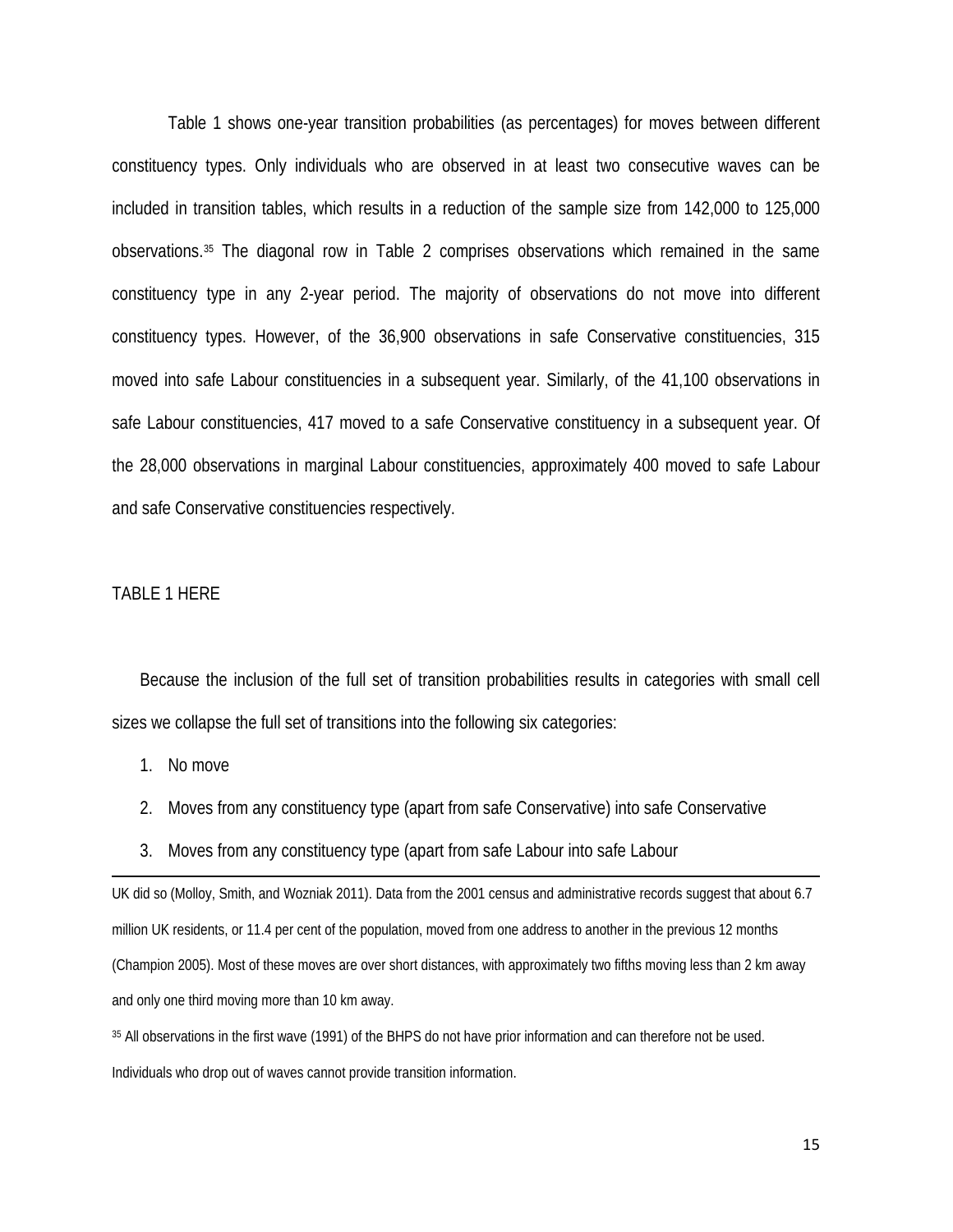- 4. Moves from safe Conservative into safe Conservative
- 5. Moves from safe Labour into safe Labour
- 6. All other move types.

It is moves of types 2 and 3 which are of greatest analytical interest because they represent a clear change in the political orientation of the area in which an individual lives.<sup>[36](#page-16-0)</sup> They can, therefore, be considered as ideal test-cases for theories of contextual effects. We focus our attention on these two move types in the analyses that follow, although analyses have been undertaken and are available upon request for all move types.

#### **Method**

 $\overline{\phantom{a}}$ 

To estimate the effect of moving to an area with a different political context on individual political preferences we use a panel data model with fixed effects and distributed lags and leads [37.](#page-16-1) We include lagged effects because the influence of a new area on a mover is unlikely to occur immediately, potentially taking several years or more to materialize. The baseline model has the following form:

$$
y_{it} = \sum_{k=0}^{5} \text{MovCon}'_{i,t-k} \beta_{-k} + x_{it}'\lambda + e_{it}
$$
 (1)

<span id="page-16-0"></span><sup>36</sup> In principle moves from safe Conservative to safe Labour constituencies and vice versa are of greatest theoretical interest, although our sample size is insufficient to go to this level of granularity.

<span id="page-16-1"></span><sup>37</sup> Blanden et al. 2012; Laporte and Windmeijer 2005.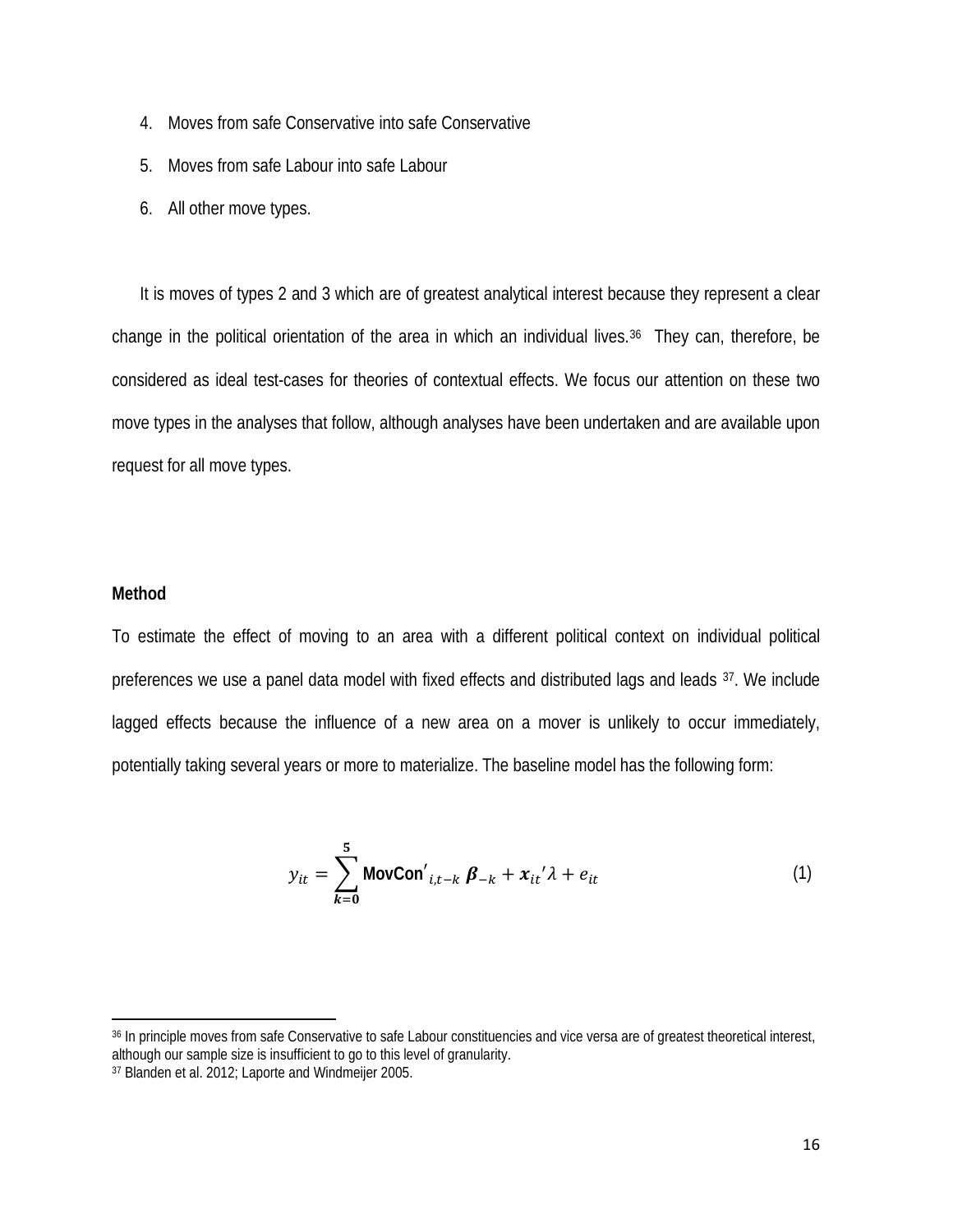Where the political preferences of the  $i$ -th person in the  $t$ -th year,  $y_{it}$ , are modelled as depending on the type of move in the preceding five years, MovCon'<sub>*i,t−k*</sub>, a design vector corresponding to the six categories of move type described in the previous section, and "no move" as the reference category. Time-varying covariates are collected in the vector  $x_{it}$ . At the individual level we control for sex, age, age squared, educational level, income, social class, employment status, health status, marital status, and parental status. Where models are estimated with fixed effects, time-invariant characteristics such as sex are excluded. To control for spurious effects caused by unobserved differences between individuals that are time-invariant, each person's observations are centred on the within-person mean. That is, we use time-demeaned data such that an individual's score at time *t* is subtracted from their person specific mean over all observations across all time points ( $y_{it} = \tilde{y}_{it}$  –  $\bar{\tilde{y}}_t$ ). The well-known consequence of using time-demeaned data is that all time-invariant characteristics of sample units are "differenced out", yielding the fixed effects model.

The coefficients of primary interest in equation (1) are the lagged coefficient vectors  $\beta_{-k}$  where k is set to a maximum of 5. The choice of a five-year maximum lag is a trade-off between our theoretical expectation that it may take several years for a contextual effect to be manifested and the fact that extending lags beyond five years results in small cell sizes and, therefore, imprecise estimates. Moreover, as we shall show later, increasing the number of lags to nine years does not alter our key substantive findings. One way of thinking about how to interpret the lagged coefficients is to consider a hypothetical person who moves to a safe Labour constituency one year but then moves back the next year:  $β_{-k}$ , labour will then be the effect on political preferences of that one-time move after *k* years, controlling for time-invariant unobserved variables and time-varying covariates. However, people typically stay in their new place of residence for longer than one year, so it is also of interest to know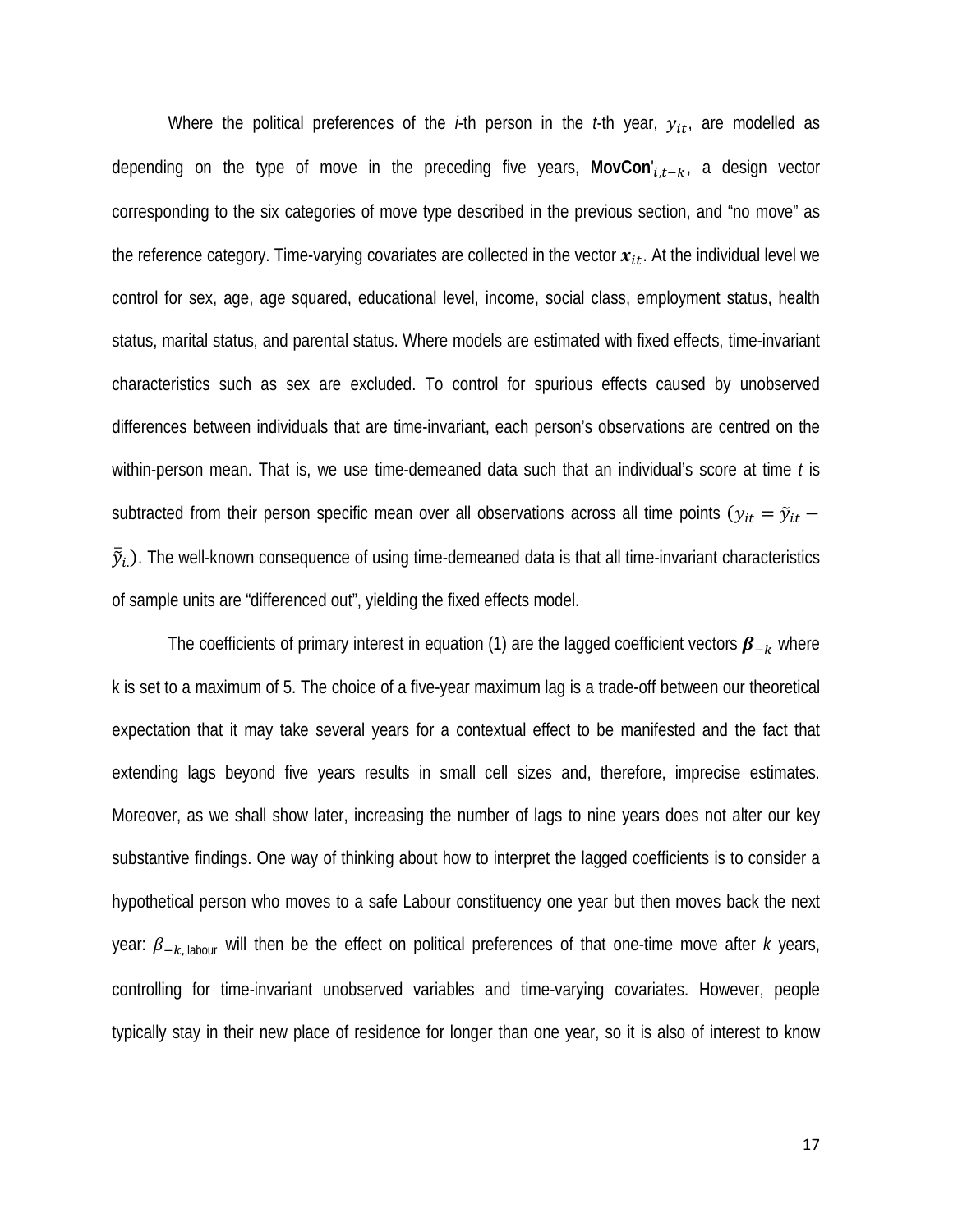what the effect of the move on preferences will be when the effect is aggregated over ensuing years. This "long-run effect" can be obtained by summing the coefficients over the lag vector:

$$
\boldsymbol{\beta}_{\text{long-run}} = \sum_{k=0}^{5} \boldsymbol{\beta}_{-k} \tag{2}
$$

Hypothesis tests of zero long-run effects can be performed by obtaining the sampling variance of  $\widehat{\boldsymbol{\beta}}_{\text{lonq-run}}$ , which by standard methods, can be shown to be:

$$
\text{var}(\widehat{\boldsymbol{\beta}}_{\text{long-run}}) = \sum_{k=0}^{5} \text{var}(\widehat{\boldsymbol{\beta}}_{-k}) + 2 \sum_{k < l} \text{cov}(\widehat{\boldsymbol{\beta}}_{-k}, \widehat{\boldsymbol{\beta}}_{-l}) \tag{3}
$$

Note that this means that individual hypothesis tests performed on the lagged effects  $\beta_{-k}$  may be nonsignificant while the overall hypothesis test on  $\beta_{\text{long-run}}$  is significantly greater than zero.

By using a fixed effects model with time-varying covariates, we control for possible confounding due to unobserved between-person differences, as well as observed differences due to the covariates. Although this is already a strong research design, confounding could conceivably still occur if the probability of moving is correlated with the propensity to change political preferences. For example, becoming a parent is an event that can cause both a residential move and a change in political preferences. Blanden et al (2012) propose controlling for the effect of such "pre-programme trends" by including 'lead' dummies in the model. The coefficients for the effect of the future on the present,  $\gamma_{+k}$ , should not be interpreted causally, but as evidence for selection effects on the change in preferences. By including leads in the model, our final specification becomes: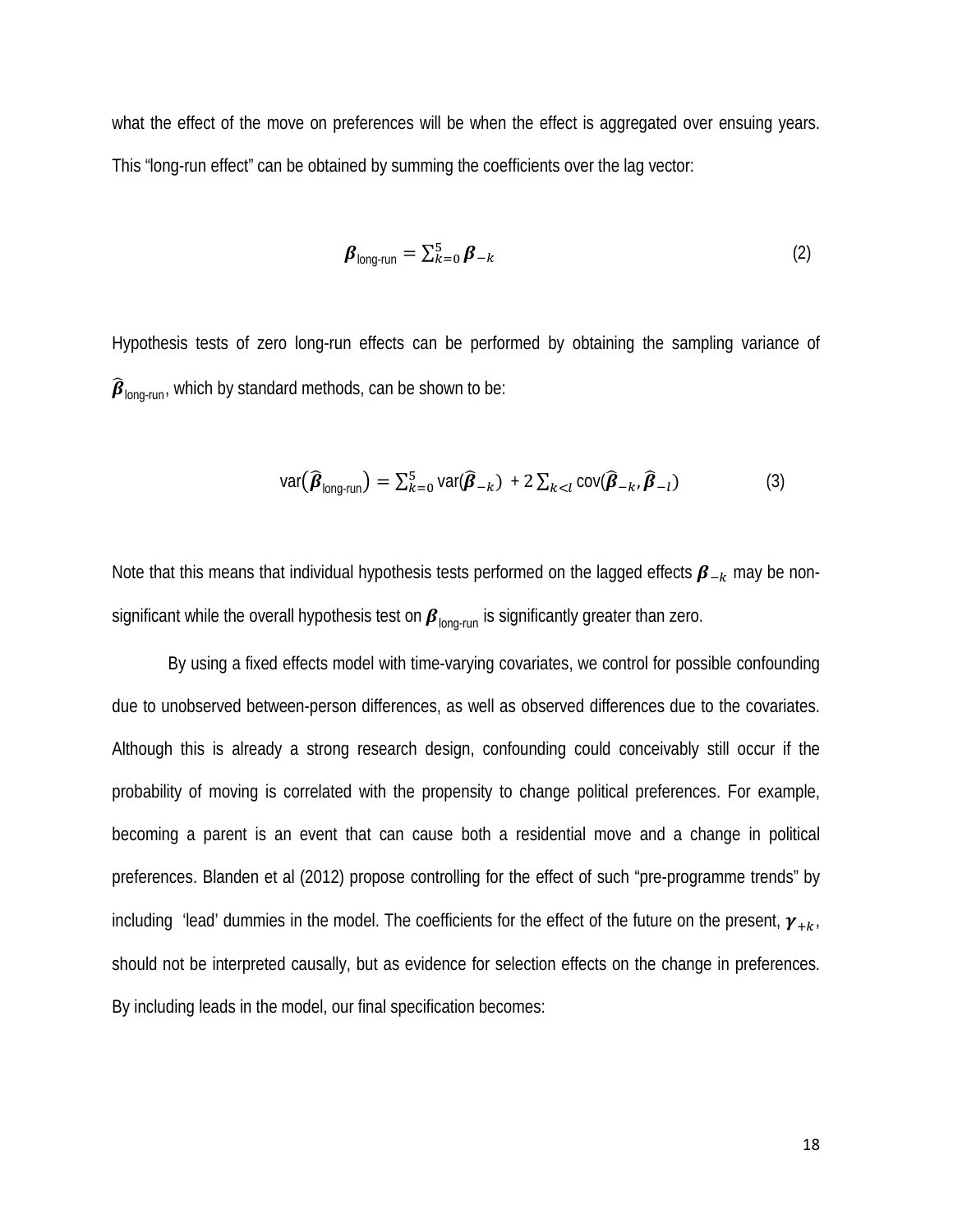$$
y_{it} = \sum_{k=0}^{5} \text{MovCon'}_{i,t-k} \beta_{-k} + \sum_{k=0}^{5} \text{MovCon'}_{i,t+k} \gamma_{+k} + x_{it'} \lambda + e_{it}
$$
 (4)

In addition to their substantive interpretation as indicators of *political selection into areas*, the inclusion of leads also enables us to obtain estimates of the lagged effects, adjusted for non-random selection into areas. Thus, our control for time-constant, time-varying, as well as trend selection effects motivates the interpretation of the lagged coefficients  $\beta_{-k}$  and their long-run versions  $\beta_{\text{long-run}}$  as the effect of the constituency on an individual's political preferences. Finally, it should be noted that the use of lags and leads in their raw form results in reduced sample size. This is because for some observations, we do not observe political preferences five years before and after a move. Rather than dropping such observations we set the unobserved prior and subsequent moves to zero and include a vector of 'missingness' dummies in the model, although we do not report the coefficient estimates in our results. Specification tests show that our findings are substantively unaffected by the inclusion or exclusion of these cases.

#### **Results**

We begin by presenting some descriptive statistics before moving to more causally-focused analyses. An implication of contextual theories of political behaviour is that the magnitude of an assimilation effect should (initially at least) increase over time, because the opportunity for and experience of the various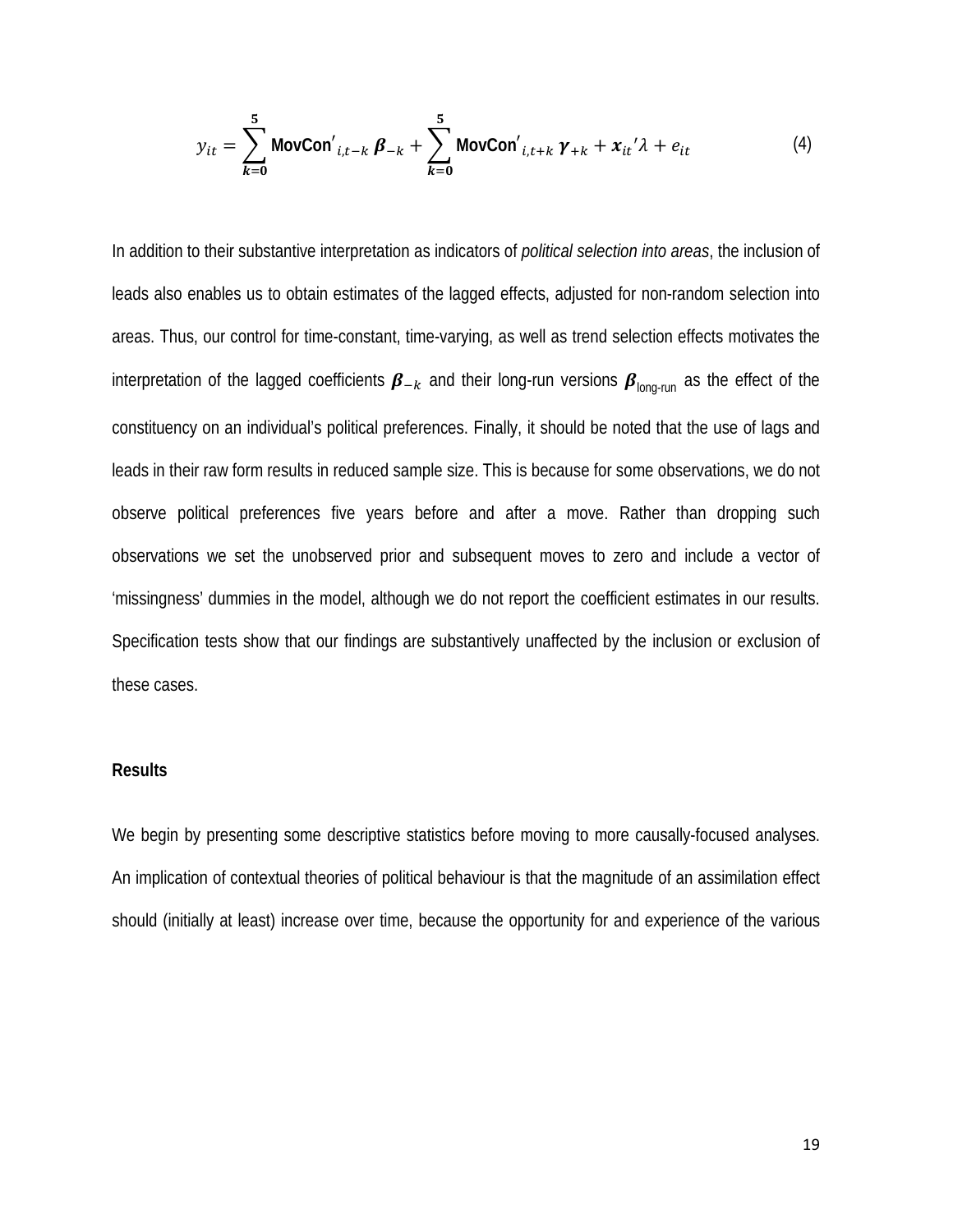influence mechanisms will grow as a function of time spent in a locale.[38](#page-20-0) Thus, we should expect the association between constituency type and individual policy preferences to increase over the number of years an individual has lived in the area. Figure 1 shows percentage support for the Conservative party and the mean of the left-right scale by type of constituency and the number of years the individual has lived at their current address.<sup>[39](#page-20-1)</sup>

#### FIGURE 1 HERE

 $\overline{\phantom{a}}$ 

Individuals who live in safe Conservative constituencies are likely to support the Conservative party even immediately after moving to their new place of residence. Additionally, the longer the period of residence within a safe Conservative constituency, the more likely an individual is to support the Conservatives. Conversely, individuals in safe Labour constituencies, while considerably more likely to support the Labour party, show no trend toward increasing support for Labour the longer they have lived in a safe Labour constituency. This may be due, partially at least, to a ceiling effect because the level of support for Labour in safe Labour constituencies is already close to 75% at year zero. The pattern for the left-right scale is clearer and more consistent, with individuals in safe Conservative constituencies expressing more right-wing views the longer they have lived in that area and the opposite being the case for individuals in safe Labour constituencies. Thus, the BHPS provides quite strong preliminary evidence

<span id="page-20-1"></span><sup>39</sup> The time lived in constituency variable is derived from the address record rather than by self-report. We limit the upper bound of time at address to ten years because time at address is increasingly confounded with age as time at residence increases.

<span id="page-20-0"></span><sup>38</sup> A corollary example is the long-established association between the political preferences of married and co-habiting couples. Alford et al (2011) argue that, if the intra-spousal correlation is due to influence rather than self-selection, we should observe partners becoming more similar to each other the longer they are together.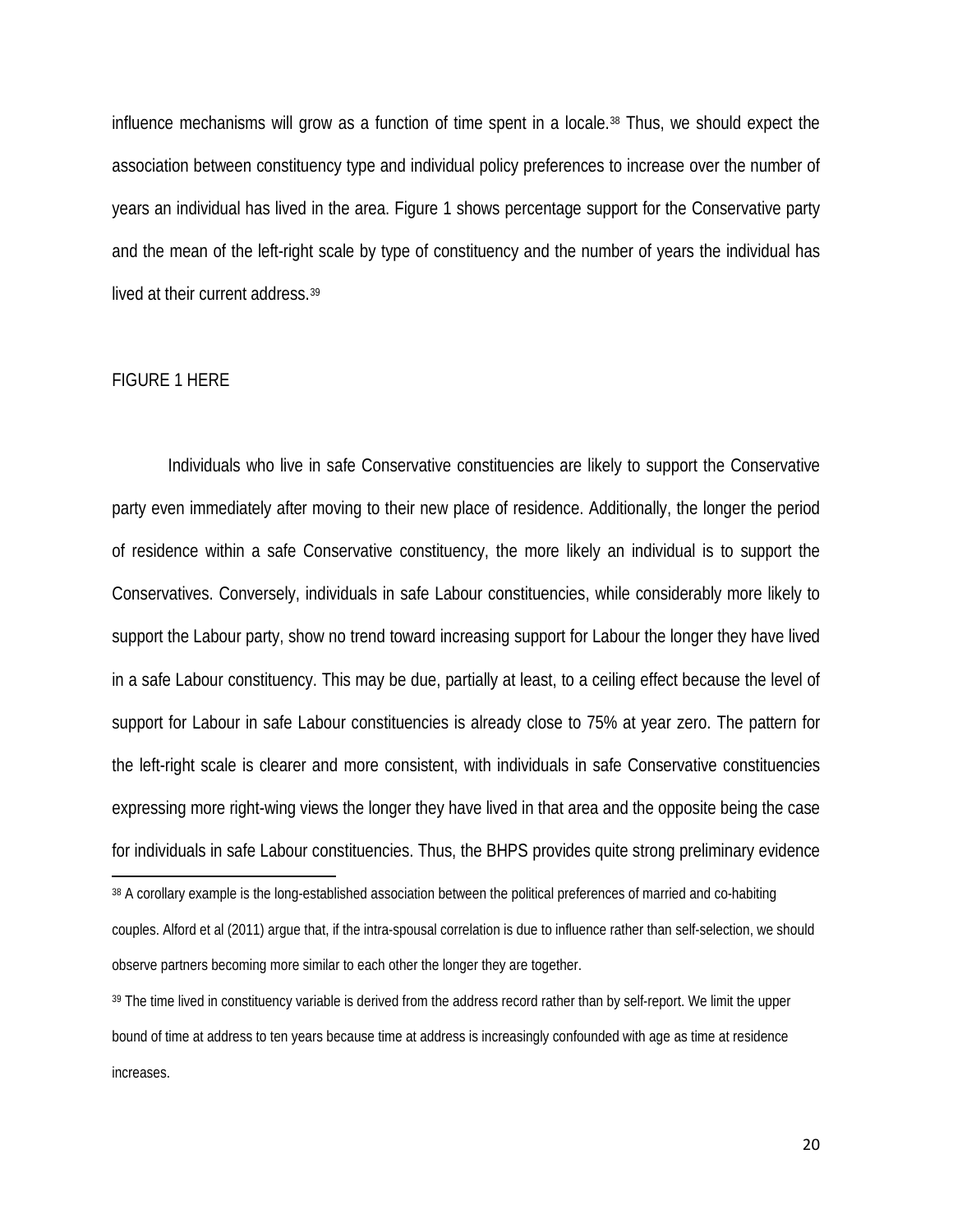of contextual effects; people are closer to the aggregate political orientation of their constituency the longer they have lived in it. However, although Figure 1 shows an apparent trend over time, the data is analysed cross-sectionally and the variation is, therefore, between rather than within individuals. Thus, the patterns we observe may have emerged due to non-random selection of individuals into (and out of) areas rather than to the effect of areas on individuals. It is to this possibility that we now turn via regression analysis.

Table 2 presents the results of our regression models for the left-right value scale and party support over ten columns, with each column representing a different model specification. In model (1) we include only lags, no individual-level controls and no fixed effects. Model (2) adds leads to this specification. Model (3) contains lags and individual level controls but no leads or fixed effects, whilst model (4) introduces individual fixed effects to model 3. Finally, model (5) reintroduces lead indicators. The same pattern is repeated for party support in models (6) to (10), though now we use a logistic link function because the outcome is binary. In table 2 we suppress the results for other move types (such as moving from a safe Conservative constituency to another safe Conservative constituency) and for the control variables.[40](#page-21-0) The results of these additional contrasts make no material difference to our substantive conclusions. In all models the reference category for the different move types is nonmovers. Thus the coefficients should be interpreted as the effect of making the move type in question on political preferences, compared to (covariate adjusted) non-movers.

TABLE 2 HERE

 $\overline{\phantom{a}}$ 

<span id="page-21-0"></span><sup>40</sup> These results are available from the corresponding author upon request.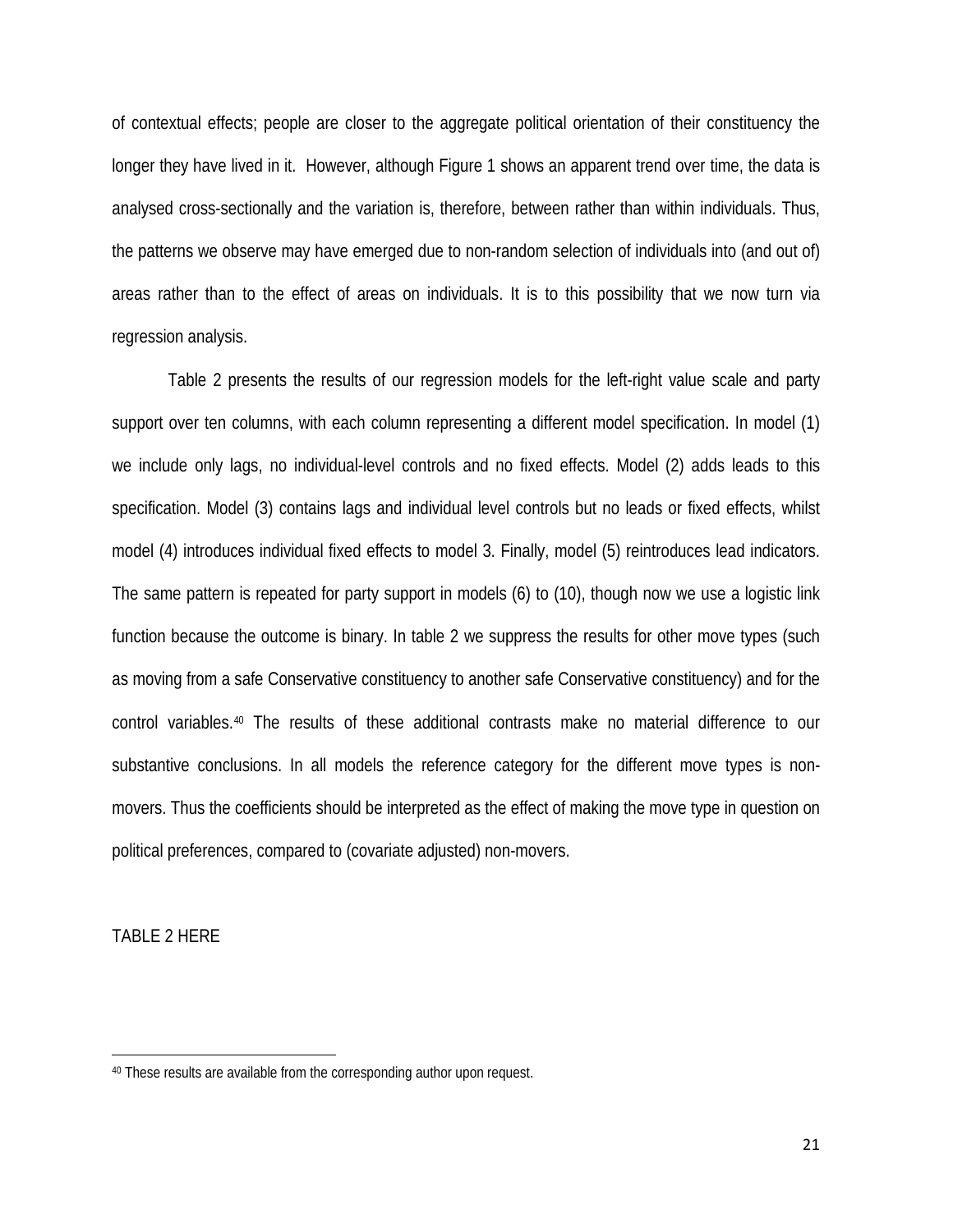Model (1) in table 2 shows that moving into a safe Conservative constituency from any other type of constituency is associated with a significant move to the right on the left-right scale (higher scores indicate more right-wing preferences). The long-run multiplier for this move type is 0.946 (p<0.001), indicating significant and quite substantial contextual effects over the five years following the move. The magnitude of this effect is approximately equivalent to the average cross-sectional difference in left-right scores between a Liberal Democrat and a Conservative party identifier. The negative coefficients for the effect of moving into a safe Labour constituency from other constituency types provides some evidence of assimilation for this type of move, though none of these is statistically significant, either singly or in combination. This pattern corresponds to that which was observed for the cross-sectional analysis in Figure 1, where the trend for Conservative support was stronger than for Labour support.

Model (2) introduces lead indicators. Significant coefficients for the lead dummies suggest that, before controlling for other characteristics, individuals behave as if they choose their new areas, at least in part, on the basis of their prior political preferences. Our results suggest that those moving to safe Conservative areas become significantly more right-wing prior to a move. The coefficient estimates for those moving to safe Labour constituencies are not statistically significant, although they are of the correct sign (they become more left-wing). The long-run multiplier for those moving to safe Conservative areas between time period 0 and time period 5 has been reduced slightly to 0.845 (p<0.003), indicating smaller, but still substantial, assimilation effects after controlling for non-random selection into constituency types. However, these estimates cannot be considered causal as we have not yet controlled for selection on observed time-varying and time-invariant characteristics.

In model (3), we remove the lead dummies and introduce individual level controls for characteristics which might lead people to relocate to a different constituency and also to change their political orientation. These are: age, gender, marital status, parental status, household income, social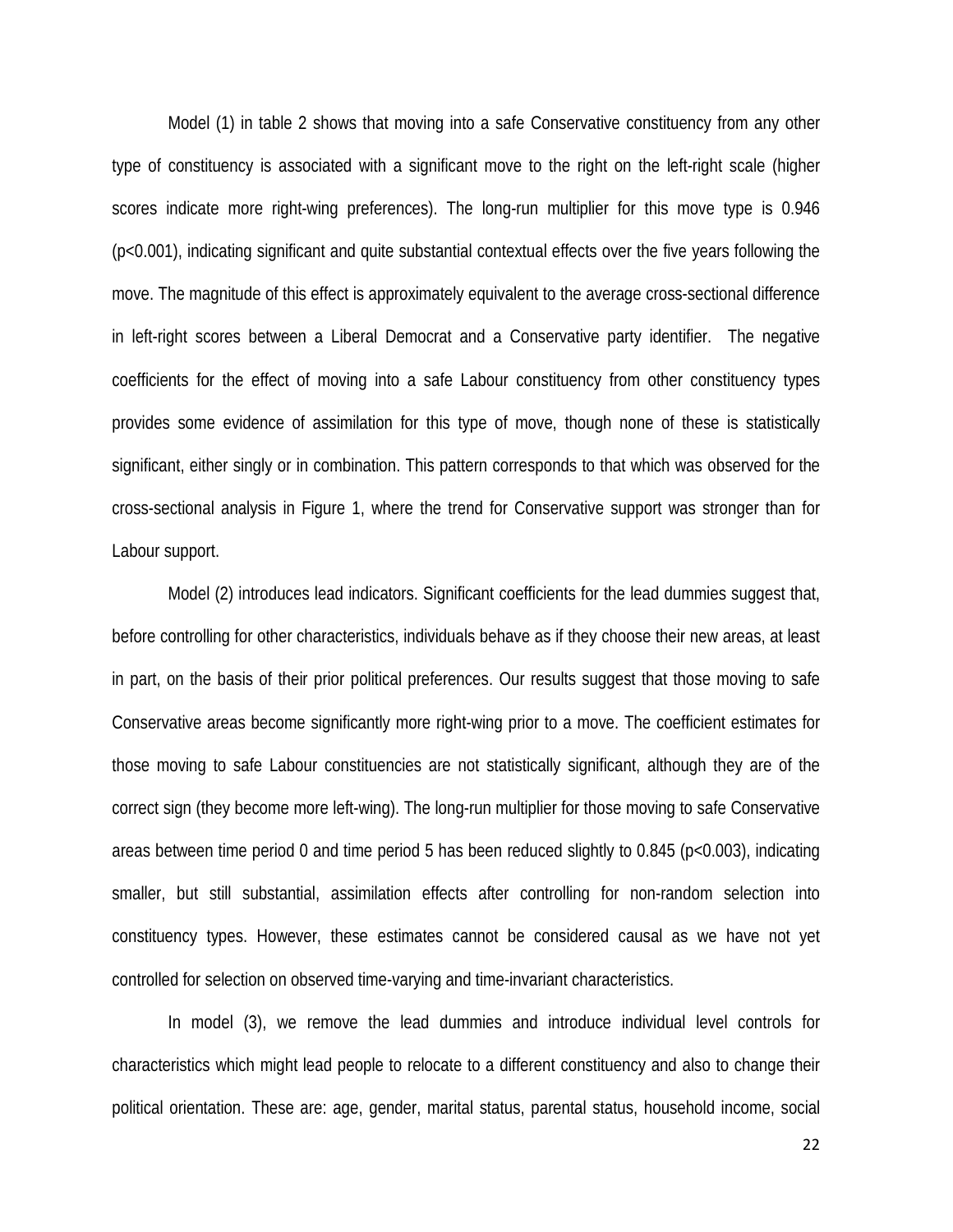class, employment status, and health status. We also include year dummies to control for macro-level events in the external environment. Introduction of these controls results in the lagged coefficients becoming somewhat reduced in magnitude, which suggests that the assimilation effects observed in model (1) are at least partly due to non-random selection of individuals into constituencies. Controlling for these individual characteristics and survey year reduces the long-run multiplier to 0.639, which although statistically significant (p<0.018), represents a 30% reduction in magnitude compared to model (1). Estimates for those moving into safe Labour constituencies change only marginally with the introduction of controls in model (3); these individuals become more left-wing over time, although the effect cannot be distinguished from zero when inference is made to the broader population (5-year cumulative estimate =  $-0.865$  (p $< 0.772$ )).

The introduction of individual fixed effects, to control for time invariant characteristics, in model (4) reduces the magnitude of the assimilation effects quite substantially, with the contemporaneous coefficient for Conservative constituency moves, in particular, reduced from 0.206 to a statistically nonsignificant 0.047. However, while the majority of coefficients are reduced in magnitude, there are exceptions at the 3 year and 4 year lags for safe Conservative (0.139; p<0.05) and safe Labour (-0.201; p<0.01) constituency moves, respectively. This suggests that assimilation, rather than occurring immediately after a move, takes place after some years in the new location. For safe Conservative constituency moves, the long-run effect is reduced to 0.428, but this is still statistically different from zero (p<0.011). For Labour, the long-run multiplier is -0.200 (p<0.310) which suggests that the small apparent assimilation effect observed after 4 years is removed when combined with the effects in the other years.

Finally, model (5) re-introduces lead dummies in order to control for all forms of self-selection in one model. Results suggest that re-introducing the leads has only a small effect on the estimates. The leads are statistically non-significant for those moving to safe Conservative constituencies and have little effect on the coefficient estimates of model (4). The long-run multiplier becomes marginally non-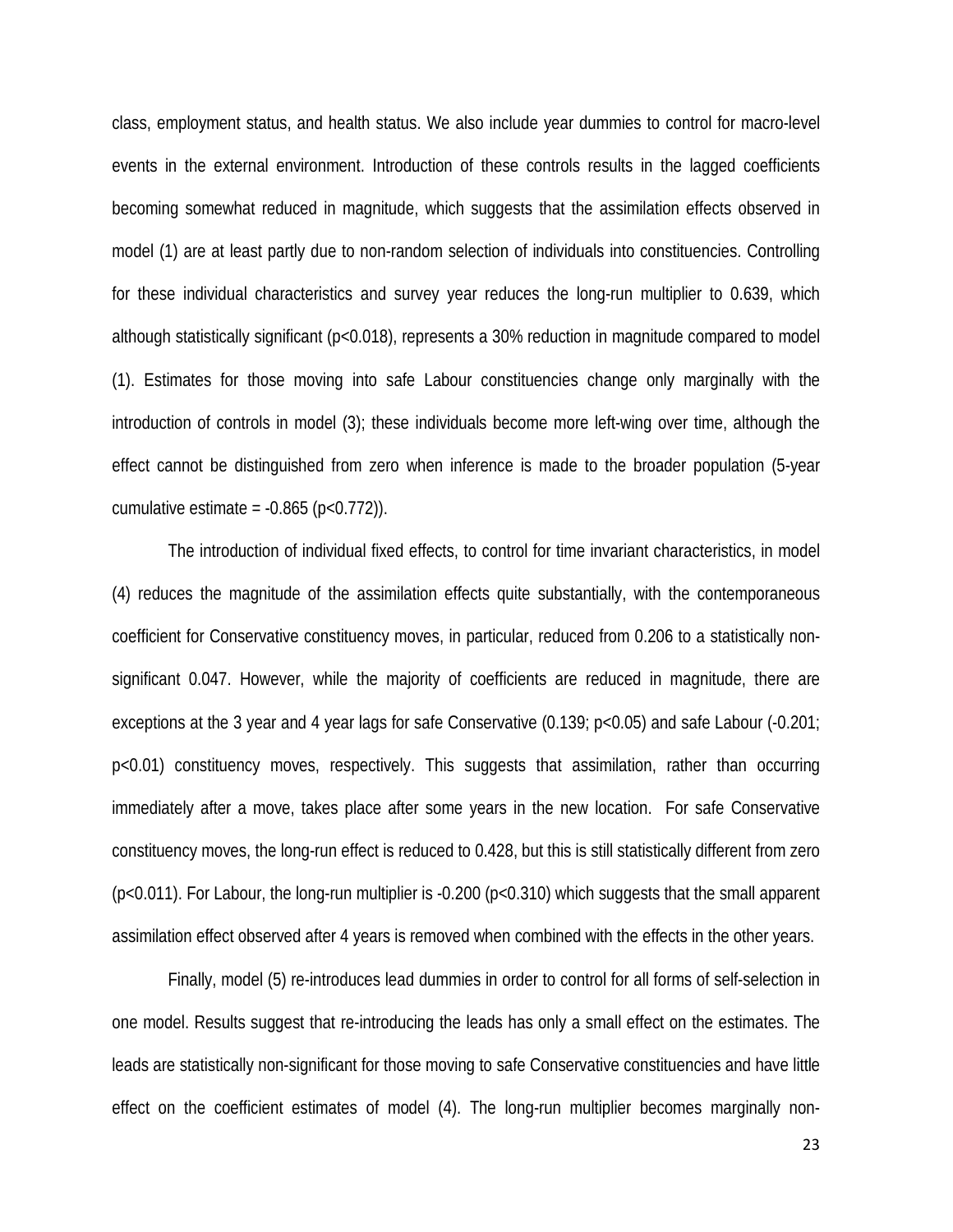significant in model (5). However, none of the lead coefficients in model (5) are themselves significantly different from zero; hence our preferred estimates are those in model (4). For those moving to safe Labour constituencies, however, there is some limited evidence of political self-selection; two years prior to a move, individuals moving to a safe Labour constituency become somewhat more left-wing, suggesting that move choice is related to prior shifts in political orientation, though the magnitude of the effect is weak. Moreover, political self-selection has no material effect on our conclusions regarding assimilation for those moving to safe Labour constituencies, with the magnitude and significance of the coefficients unaltered by the introduction of the leads.

We now turn to the results for party identification, which are presented in models (6) to (10) in table 2. It should be noted that the sample size for some of these models is reduced substantially compared to the linear specifications in models (1) to (5). This is because relatively few individuals changed their party identification between Labour and the Conservatives during the period of observation and only individuals who change on the outcome contribute to the parameter estimates in a fixed effects model. We must therefore be cautious in our interpretation of these models, because our power of inference is weak.

The pattern of coefficients across models (6) to (10) is quite similar to that found for the left-right scale models. There is evidence in the 'naïve' models (6), (7) and (8) of political assimilation for individuals moving into safe Conservative constituencies but only weak and inconsistent support for an effect of moves into safe Labour constituencies. Once individual fixed effects are introduced in models (9) and (10), there is no evidence of assimilation occurring for either type of move. Indeed, these results suggest that individuals moving to safe Conservative constituencies become *less likely* to support the Conservative party over time, although these estimates are not statistically significant. Long-run multiplier coefficients for those moving into safe Conservative and safe Labour constituencies are also not statistically distinguishable from zero.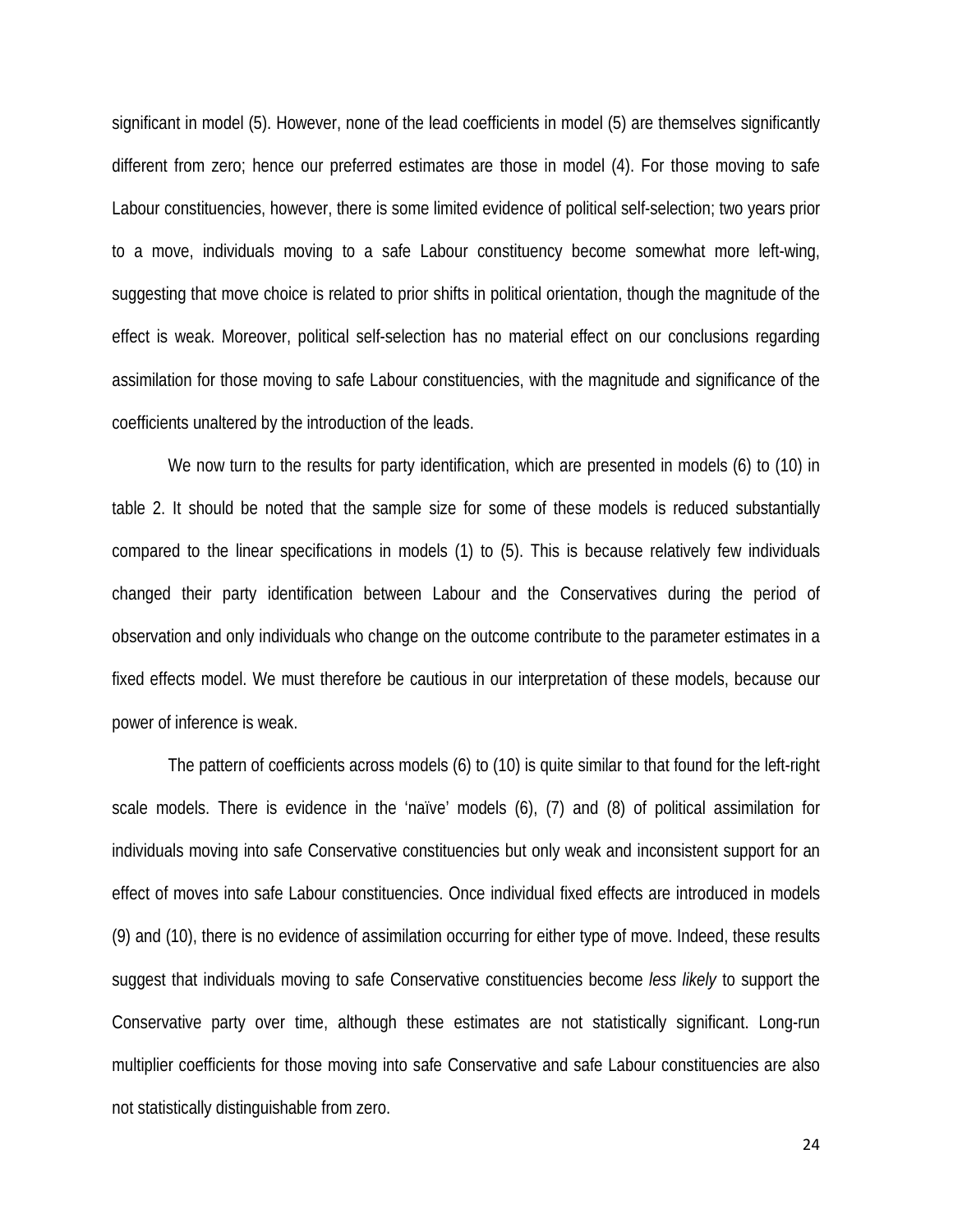Because the BHPS has 18 waves of data, it is possible to extend the annual lagged and cumulative effects beyond 5 years after a move. Presentation of these models in tabular form is cumbersome, so we show them in graphical summary form in Figures 2 and 3. We present estimates corresponding to the left-right scale models (1) and (4) and party support models (6) and (9) with 9 lags instead of 5. This provides a contrast between naive estimation (lags only model) and estimation which is more robust to potential confounders.[41](#page-25-0) Figure 2 shows the effect of moving to safe Conservative and Labour constituencies on left-right attitudes up to 9 years after a move.

#### FIGURE 2 HERE

These longer-run estimates produce similar results to those presented in Table 2; a long-run effect is apparent for left-right attitudes for those moving to a safe Conservative constituency in the model with individual-level controls only. However, once individual fixed effects and time-varying individual level characteristics are controlled for, this long-run effect is approximately halved. There is no commensurate effect on left-right attitudes for individuals moving to safe Labour constituencies, with or without fixed effects. The models for party support in Figure 3 also suggest the presence of an assimilation effect for individuals moving to safe Conservative constituencies, but these are statistically non-significant when individual fixed effects are added to the model. No evidence of assimilation effects is evident for individuals who move to safe Labour constituencies, even before the inclusion of fixed effects.

#### FIGURE 3 HERE

 $\overline{\phantom{a}}$ 

<span id="page-25-0"></span><sup>41</sup> The overall pattern is very similar when using different specifications, e.g. when plotting estimates from table 2 with 5 lags or from lag and lead models. The additional plots are available upon request.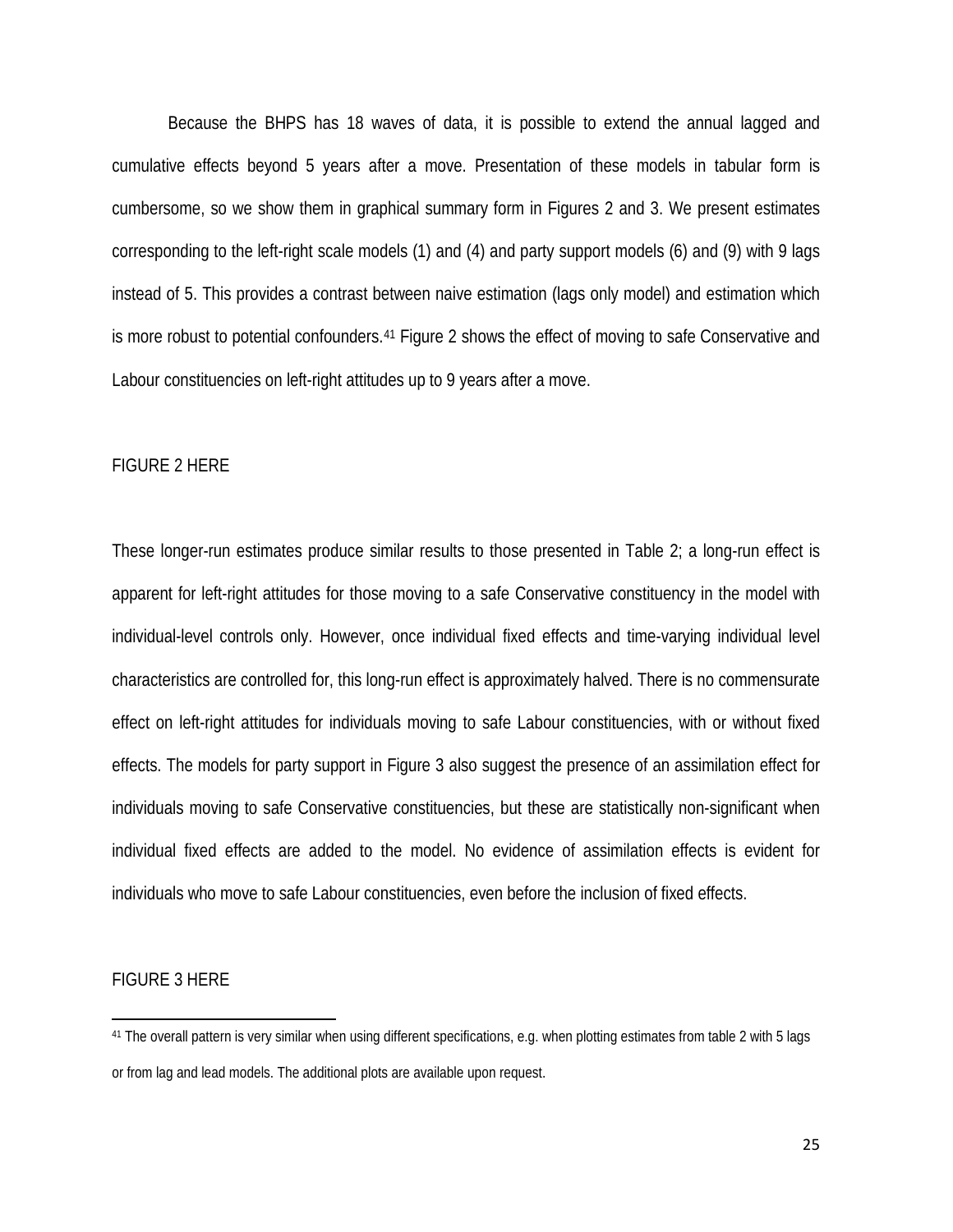#### **Discussion and conclusions**

In this paper we have taken a new approach to addressing an enduring controversy in the study of political behaviour. While theories which posit a causal effect of geographical context on individual political preferences have a long tradition in political science, existing studies have yet to provide convincing evidence that individuals do indeed assimilate, over time, to the majority preferences of the areas in which they live. Our analyses advance the existing state-of-the art in this field by tracking the political preferences of a large sample of individuals over an 18 year period. Our analysis used panel data models with fixed effects and controls for time-varying individual characteristics. This longitudinal approach yields a considerably stronger protection against the primary threat to valid causal inference in standard cross-sectional designs, namely that individuals choose which areas they wish to move to (and remain in) and that these choices are themselves correlated with political preferences.

Our results suggest that political assimilation effects were evident in England during the period 1991-2008 but that these were weak and differential across different types of areas. On the one hand, movers to safe Conservative seats became more economically right-wing and more likely to vote Conservative following the move. This suggests that, consistent with the predictions of contextual theories of political behaviour, moving to a more conservative area leads individuals to become more aligned in their political preferences with the local majority. On the other hand, we found no change in left-right attitudes and only very weak evidence of change in party identification amongst movers to safe Labour constituencies.

Several factors may account for the differential assimilation effects across constituency types. First, people who move to a safe Labour area already have a high probability of voting for the Labour Party and of having economically left-wing attitudes. Thus, the contingent nature of our findings may be due to a ceiling effect; there is little scope for movers into Labour areas to become more left-wing than they already are immediately prior to moving. An alternative possibility is that the mechanisms through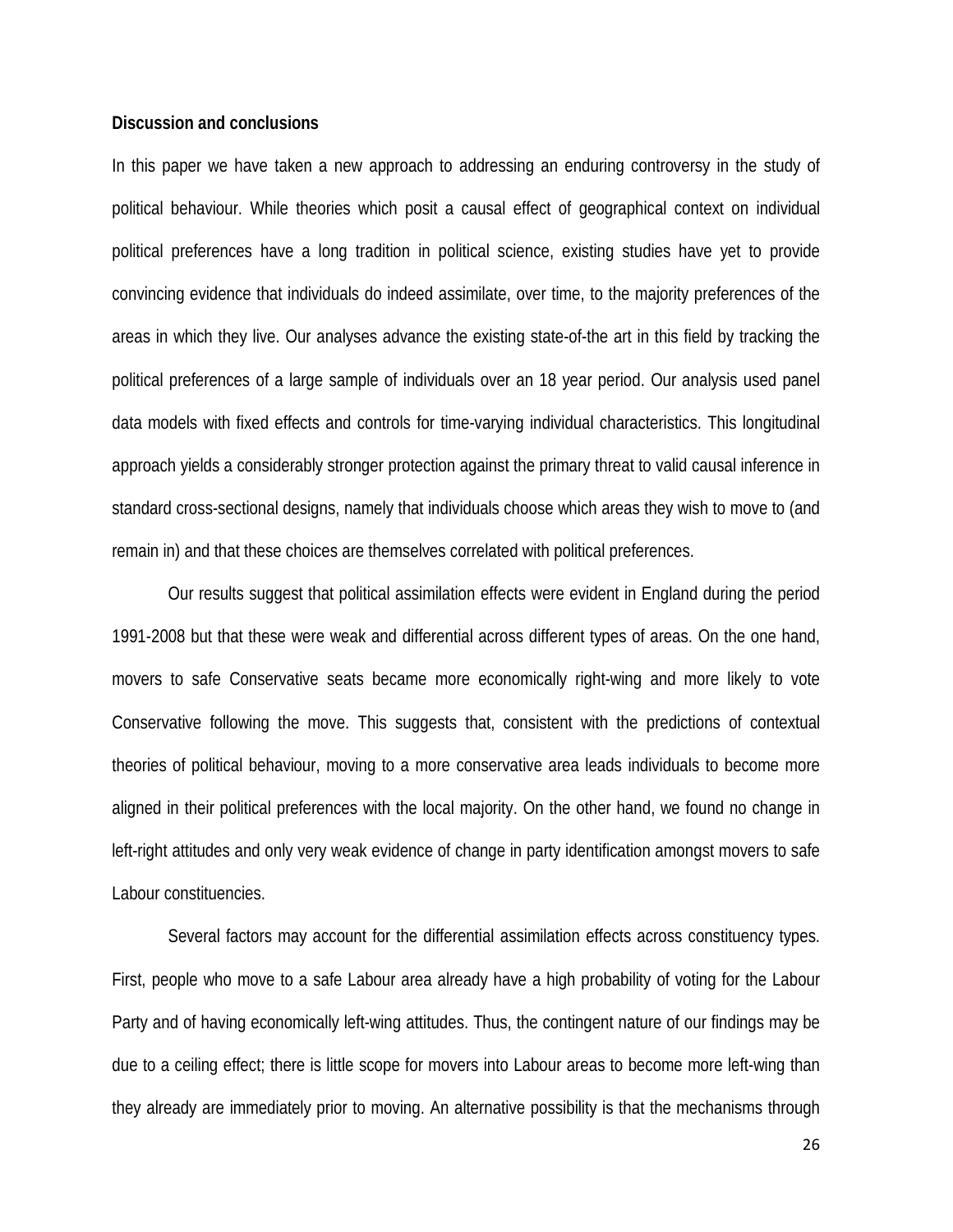which contextual effects are manifested are less powerful in safe Labour seats. Safe Labour seats are mostly located in urban areas such as London, Birmingham, Manchester, Newcastle, and Liverpool. The social pressure to conform to the local majority may be less strong in socially diverse, urban areas than in more homogeneous rural or suburban areas.[42](#page-27-0) Conservatives, who traditionally value conformity to existing social norms, may be more likely than those on the left to pressure newcomers to conform to the local majority position. These possibilities are, however, speculative and it is not possible to establish, with the data available to us, *why* moving to a Conservative area has an effect on political preferences, while moving to a Labour context does not. Be that as it may, the finding that contexts have heterogeneous effects is important in its own right because it suggests that it is necessary, for a complete account, to clearly specify the conditions under which we should expect areal units to affect political preferences.

With regard to selection into areas, previous studies have demonstrated that American movers, on average, relocate into areas with more congruent political beliefs than the constituencies from which they moved.[43](#page-27-1) Our results show that this kind of geographic sorting generalizes to the British context; an individual's existing political preference is a strong and significant predictor of the political orientation of the area to which move. However, the finding that citizens relocate to constituencies that are more congruent with their existing political beliefs does not imply that the choice of locale is *caused* by political orientation. In our analysis, when individual level controls are introduced, political preferences prior to the time of moving no longer predict the political orientation of the destination constituency. This

l

<span id="page-27-0"></span><sup>42</sup> Labour constituencies are on average poorer, younger, and have more residents who are renters, have a low education, and are unemployed, but there is more variation in these characteristics across Labour constituencies than across Conservative constituencies.

<span id="page-27-1"></span><sup>43</sup> Cho, Gimpel, and Hui 2012; Gimpel 1999; McDonald 2011.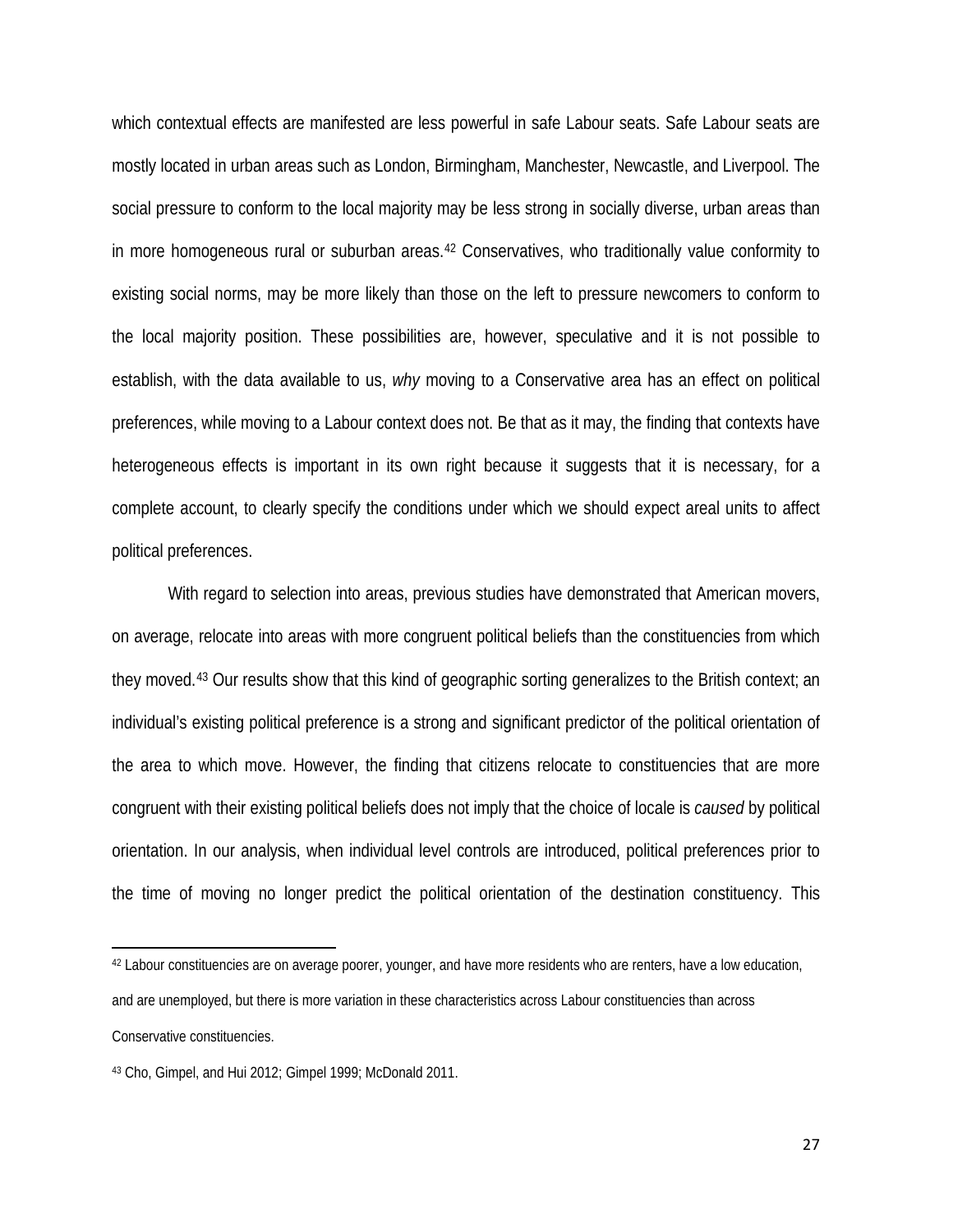suggests that sorting of politically like-minded individuals into areas arises indirectly*,* because people with different political preferences also have different socio-economic characteristics which are the actual causal determinants of residential location choices. In short, self-selection into areas appears to be almost entirely non-political in nature.

While our study significantly improves on previous attempts to identify contextual effects, it has limitations of its own which should be acknowledged. In particular our choice of areal unit (Westminster constituencies) can be criticized for inadequately representing the spatial scale at which the mechanisms generally thought to underlie assimilation are likely to operate. Neighbourhood effects theories generally contend that context effects operate primarily through social-psychological processes, such as interpersonal influence and persuasion which are likely to happen at smaller spatial scales than a parliamentary constituency. Using smaller areal units would almost certainly result in different estimates of assimilation and selection effects than those we have presented here.<sup>[44](#page-28-0)</sup> While we acknowledge that this problem is pertinent to the interpretation of our findings, we do not believe that it invalidates our findings and conclusions. As we have argued, the constituency is a substantively important context because it is the relevant electoral scale in parliamentary elections and political parties are incentivised to target mobilization efforts strategically across constituencies. In addition, the fact that we find evidence consistent with contextual effects for movers to Conservative constituencies suggests that the null results for some mover types are not due merely to the use of a large aerial unit. While we cannot conclude that our results will necessarily generalize across different spatial scales, or to different political contexts, this is not something that we should expect to be the case in any event. The modifiable areal unit problem should not, in short, be taken as a threat to the validity of our conclusions as it is equally pertinent to any spatial scale that an analyst happens to, or is able to select.

 $\overline{\phantom{a}}$ 

<span id="page-28-0"></span><sup>44</sup> Fotheringham and Wong 1991.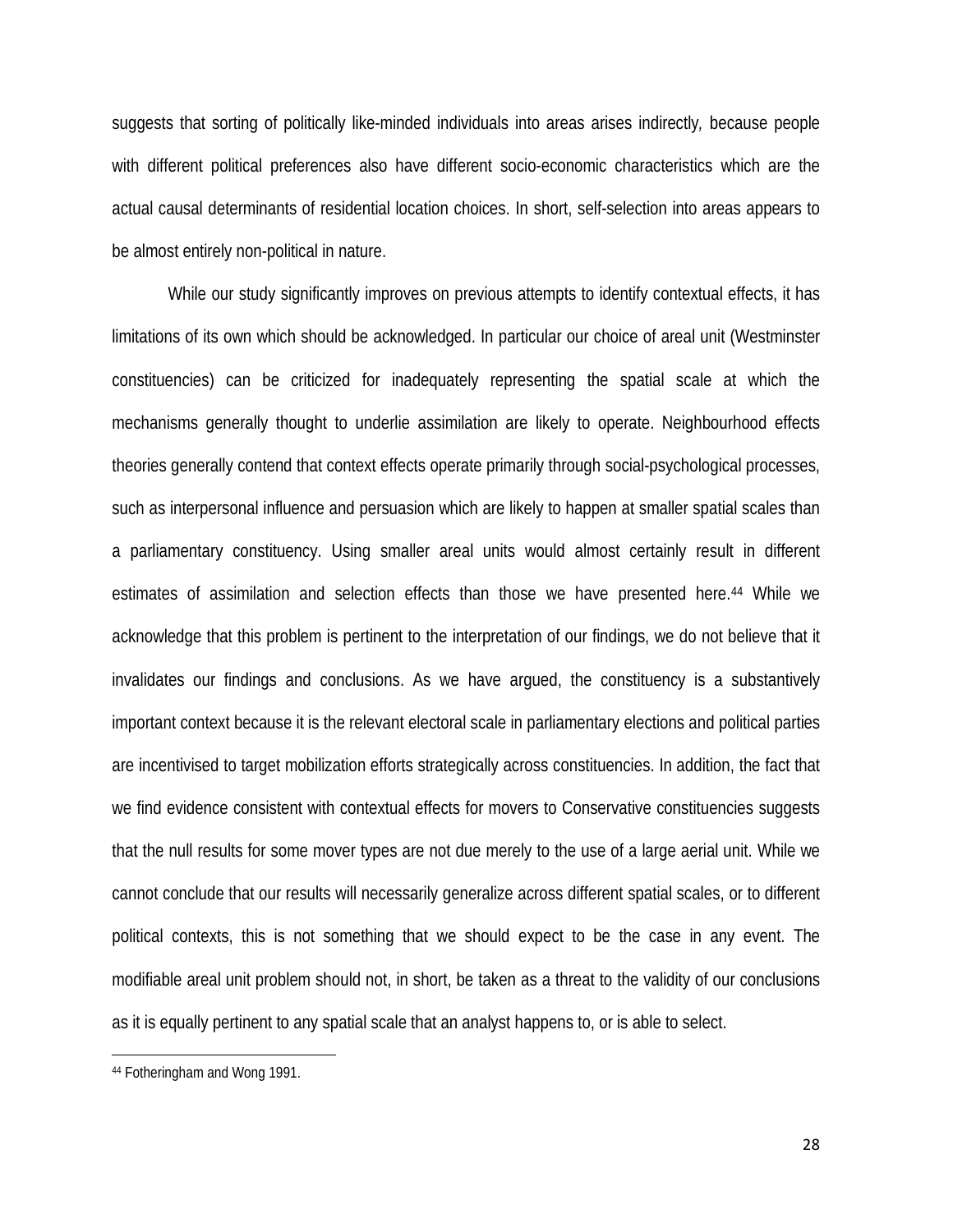A second limitation of our approach is that it overlooks other important ways in which assimilation is likely to take place. In particular, our focus on adult movers means that we cannot draw conclusions about two important groups: young people and those who reside in the same area (or same type of area) for long periods. The places where people live in their childhood, adolescence, and early adulthood are likely to shape their political outlook more profoundly than at other times in their lives.<sup>[45](#page-29-0)</sup> Because we focus only on adults aged eighteen and over, we would not detect effects which occur prior to adulthood. And, although it would, in principle, be possible to break our analyses down across age groups, in practice our sample of movers is too small to be able to reliably detect differences between age groups that might exist in the population. Similarly, it is plausible that contextual effects occur for individuals who never move but are nonetheless influenced by the changing political environment within their own locale over time. However, identification of causal assimilation effects for non-movers is a considerably more challenging analytical task than for a sample of movers and consideration of this important group is beyond the scope of this paper.

A third limitation of our research is that it only addresses one possible source of heterogeneity in treatment effects (the political hue of the destination constituency). Both individual and contextual characteristics may influence the extent to which individuals adopt the political preferences prevalent in their local environments. For instance, the reasons why individuals move - such as getting a new job, moving to a more family-friendly neighbourhood, or attending university – may themselves shape the propensity to assimilate to the new context. Very stable local communities may affect newcomers in different ways than gentrifying communities or places that are growing fast over a specific period of time. Long-distance moves may have different implications for political preferences than short-distance moves because it is easier to maintain pre-existing social networks.

 $\overline{\phantom{a}}$ 

<span id="page-29-0"></span><sup>45</sup> Campbell 2006; Jennings, Stoker, and Bowers 2009. Campbell 2006; Jennings, Stoker, and Bowers 2009.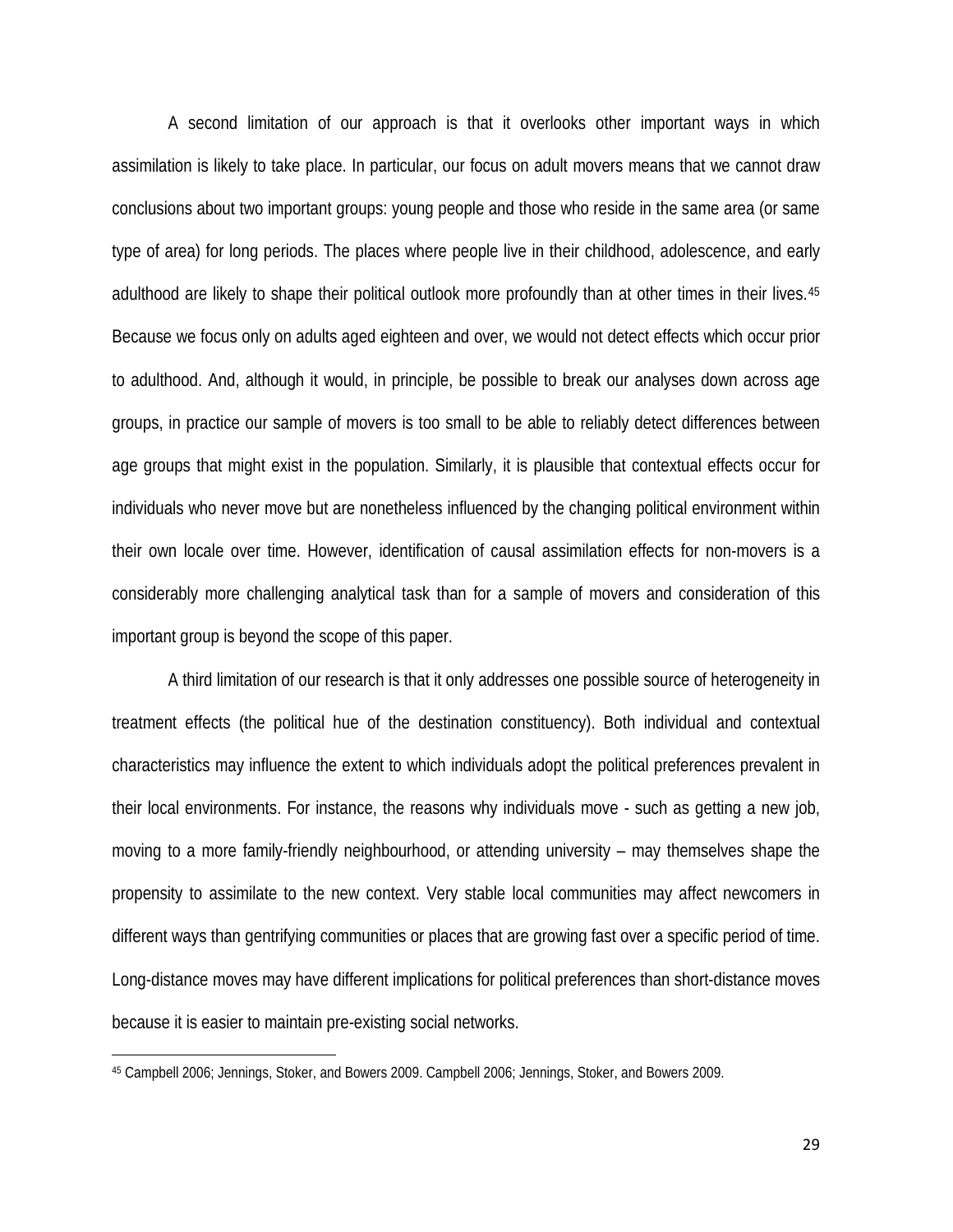While we acknowledge, then, that our conclusions cannot be generalized without appropriate caution to other spatial levels or to other population sub-groups, we believe that our findings are important nevertheless. The evidence that we have presented suggests that self-selection into areas is considerably more important than assimilation effects in producing the spatial clustering of political preferences long observed by political geographers. This confirms the dominance of selection over assimilation that has been observed in other contexts, including those which have used experimental designs (Katz, Kling, and Liebman 2001; Ludwig et al. 2008; Ludwig, Duncan, and Hirschfield 2001). We have also shown for the first time that self-selection into areas is almost entirely non-political in nature, in the sense that individuals do not choose where to live on the basis of political preference *per se*, but as a result of socio-economic characteristics which are jointly correlated with choice of location and political orientation. Location affects individual political preferences, but only weakly, in some areas, and for some outcomes. Thus, while contexts are certainly relevant to our understanding of political preferences, they appear to be considerably less important than proponents of contextual theories have sometimes maintained.

#### **REFERENCES**

Agnew, John A. 1987. *Place and politics: The geographical mediation of state and society*. Allen & Unwin Boston.

Alford, John R., Peter K. Hatemi, John R. Hibbing, Nicholas G. Martin, Lindon J. Eaves. 2011. "The politics of mate choice." *The Journal of Politics* 73(2): 362–379.

Allison, Paul D. 1994. Using Panel Data to Estimate the Effects of Events." *Sociological Methods & Research* 23:174–99.

Andersen, Robert, and Anthony Heath. 2002. "Class matters: The persisting effects of contextual social class on individual voting in Britain, 1964–97." *European Sociological Review* 18(2): 125–138.

Baybeck, Brady, and Scott D. McClurg. 2005. "What Do They Know and How Do They Know It?" *American Politics Research* 33(4): 492–520.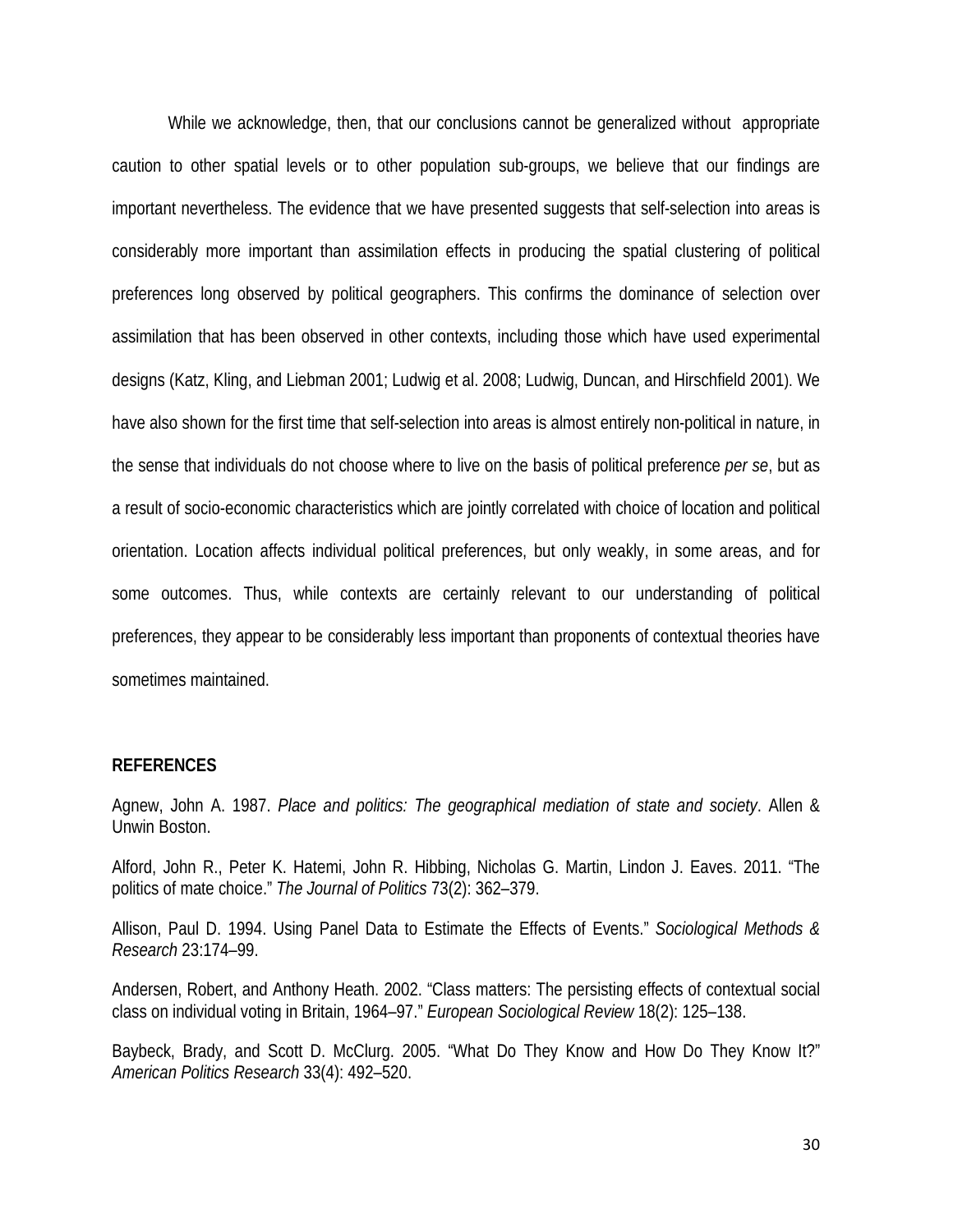Blanden, Jo, Franz Buscha, Patrick J. Sturgis, and Peter Urwin. 2012. "Measuring the earnings returns to accredited adult learning in the UK." *Economics of Education Review* 31(4): 501–514.

Books, John, and Charles Prysby. 1988. "Studying Contextual Effects on Political Behavior." *American Politics Research* 16(2): 211–238.

Burbank, Matthew J. 1997. "Explaining contextual effects on vote choice." *Political Behavior* 19(2): 113– 132.

Butler, David, and Donald E. Stokes. 1974. *Political change in Britain: The evolution of electoral choice*. London: Macmillan.

Campbell, David E. 2006. *Why we vote: How schools and communities shape our civic life*. Princeton: Princeton University Press.

Champion, Tony. 2005. "Population movement within the UK." in *Focus on people and migration*: Edward R. Chappell. Basingstoke: Palgrave, 91–113.

Chen, Jowei, and Jonathan Rodden. 2009. "Tobler's Law, Urbanization, and Electoral Bias: Why Compact, Contiguous Districts Are Bad for the Democrats." *Working paper, Department of Political Science, Stanford University*.

Cho, Wendy Tam, James G. Gimpel, and Iris S. Hui. 2012. "Voter Migration and the Geographic Sorting of the American Electorate." *Annals of the Association of American Geographers*, DOI:10.1080/00045608.2012.720229.

Cho, Wendy Tam, and Thomas J. Rudolph. 2008. "Emanating political participation: untangling the spatial structure behind participation." *British Journal of Political Science* 38(2): 273–289.

Cox, Kevin R. 1969. "The voting decision in a spatial context." *Progress in Geography* 1: 81–117.

Crewe, Ivor, and Clive Payne. 1976. "Another game with nature: an ecological regression model of the British two-party vote ratio in 1970." *British Journal of Political Science* 6(1): 43–81.

Cutler, Fred. 2007. "Context and attitude formation: Social interaction, default information, or local interests?" *Political Geography* 26(5): 575–600.

Cutts, David, and Edward Fieldhouse. 2009. "What Small Spatial Scales Are Relevant as Electoral Contexts for Individual Voters? The Importance of the Household on Turnout at the 2001 General Election." *American Journal of Political Science* 53(3): 726–739.

Denver, David T., and Gordon Hands. 1997. *Modern constituency electioneering: Local campaigning in the 1992 general election*. Routledge.

Dunleavy, Patrick. 1979. "The urban basis of political alignment: social class, domestic property ownership and state intervention in consumption processes." *British Journal of Political Science* 9(4): 409–43.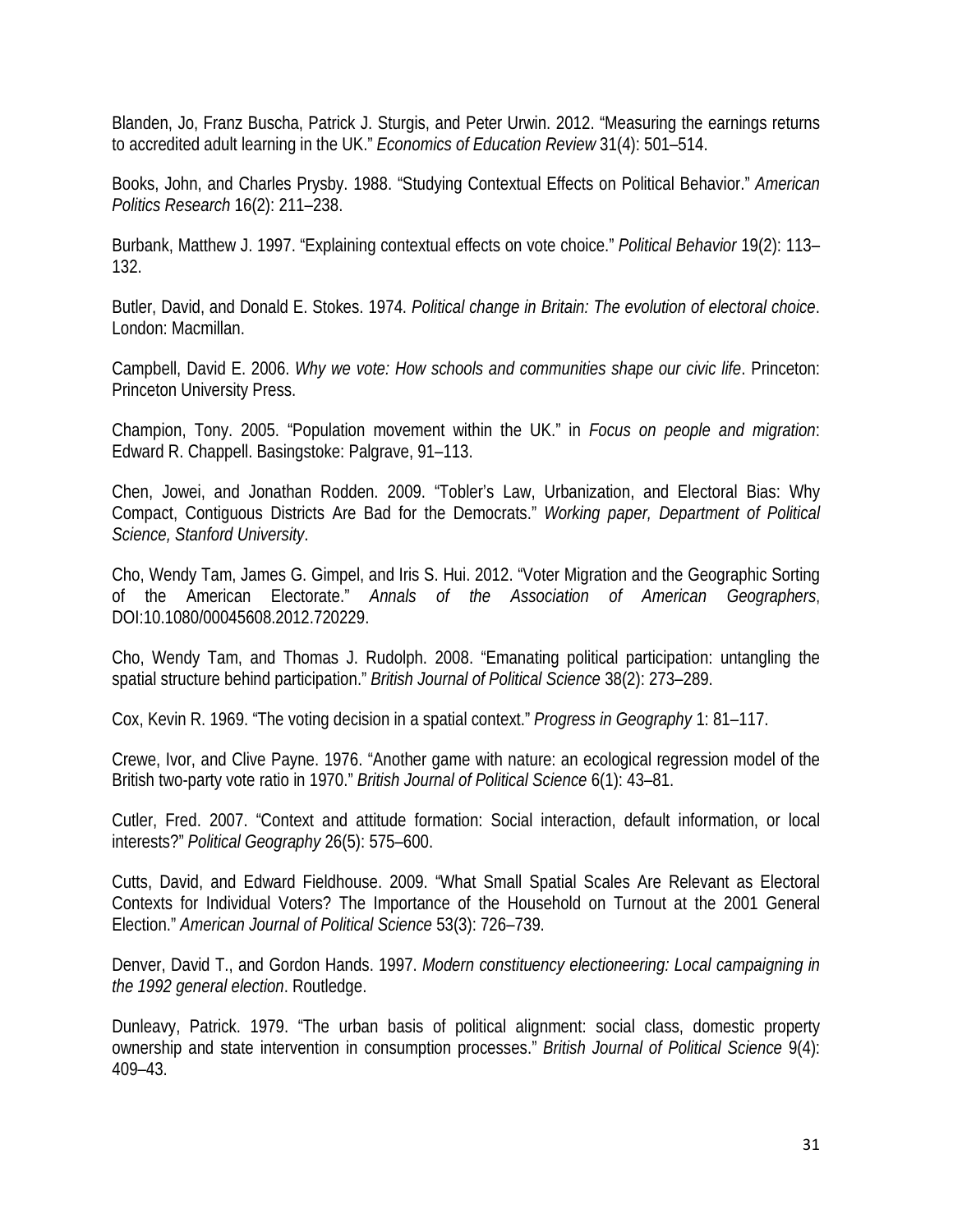Ethington, Philip J., and Jason A. McDaniel. 2007. "Political places and institutional spaces: the intersection of political science and political geography." *Annual Review of Political Science* 10: 127– 142.

Evans, Geoffrey, Anthony Heath, and Mansur Lalljee. 1996. "Measuring left-right and libertarianauthoritarian values in the British electorate." *British Journal of Sociology* 47(1): 93–112.

Florida, Richard. 2003. "Cities and the Creative Class." *City & Community* 2:3–19.

Fotheringham, Alexander S., and David W. S. Wong. 1991. "The modifiable areal unit problem in multivariate statistical analysis." *Environment and Planning A* 23(7): 1025–1044.

Gimpel, James G. 1999. *Separate destinations: Migration, immigration, and the politics of places*. Ann Arbor: University of Michigan Press.

Halaby, Charles N. 2004. "Panel models in sociological research: Theory into practice." *Annual Review of Sociology* 30: 507–544.

Halaby, Charles N. 2003. "Panel models for the analysis of change and growth in life course studies." In J. Mortimer and M. Shanahan (Eds.) *Handbook of the life course*, p. 503–527.

Heath, Anthony, Geoffrey Evans, and Jean Martin. 1994. "The measurement of core beliefs and values: The development of balanced socialist/laissez faire and libertarian/authoritarian scales." *British Journal of Political Science* 24(1): 115–132.

Heckman, James J., and Jeffrey A. Smith. 1999. "The pre-programme earnings dip and the determinants of participation in a social programme: implications for simple programme evaluation strategies." *The Economic Journal* 109(457): 313–348.

Huckfeldt, Robert, Ken'ichi Ikeda, and Franz. U. Pappi. 2005. "Patterns of disagreement in democratic politics: Comparing Germany, Japan, and the United States." *American Journal of Political Science* 49(3): 497–514.

Huckfeldt, Robert, and John D. Sprague. 1995. *Citizens, Politics, and Social Communication*. New York: Cambridge University Press.

Huckfeldt, Robert, and John D. Sprague. 1992. "Political Parties and Electoral Mobilization: Political Structure, Social Structure, and the Party Canvass." *The American Political Science Review* 86(1): 70– 86.

Jennings, M. Kent, Laura Stoker, and Jake Bowers. 2009. "Politics across generations: Family transmission reexamined." *Journal of Politics* 71(3): 782–799.

Johnston, Ron J., Kelvyn Jones, Rebecca Sarker, Carol Propper, Simon Burgess, Anne Bolster. 2004. "Party support and the neighbourhood effect: Spatial polarisation of the British electorate, 1991-2001." *Political Geography* 23(4): 367–402.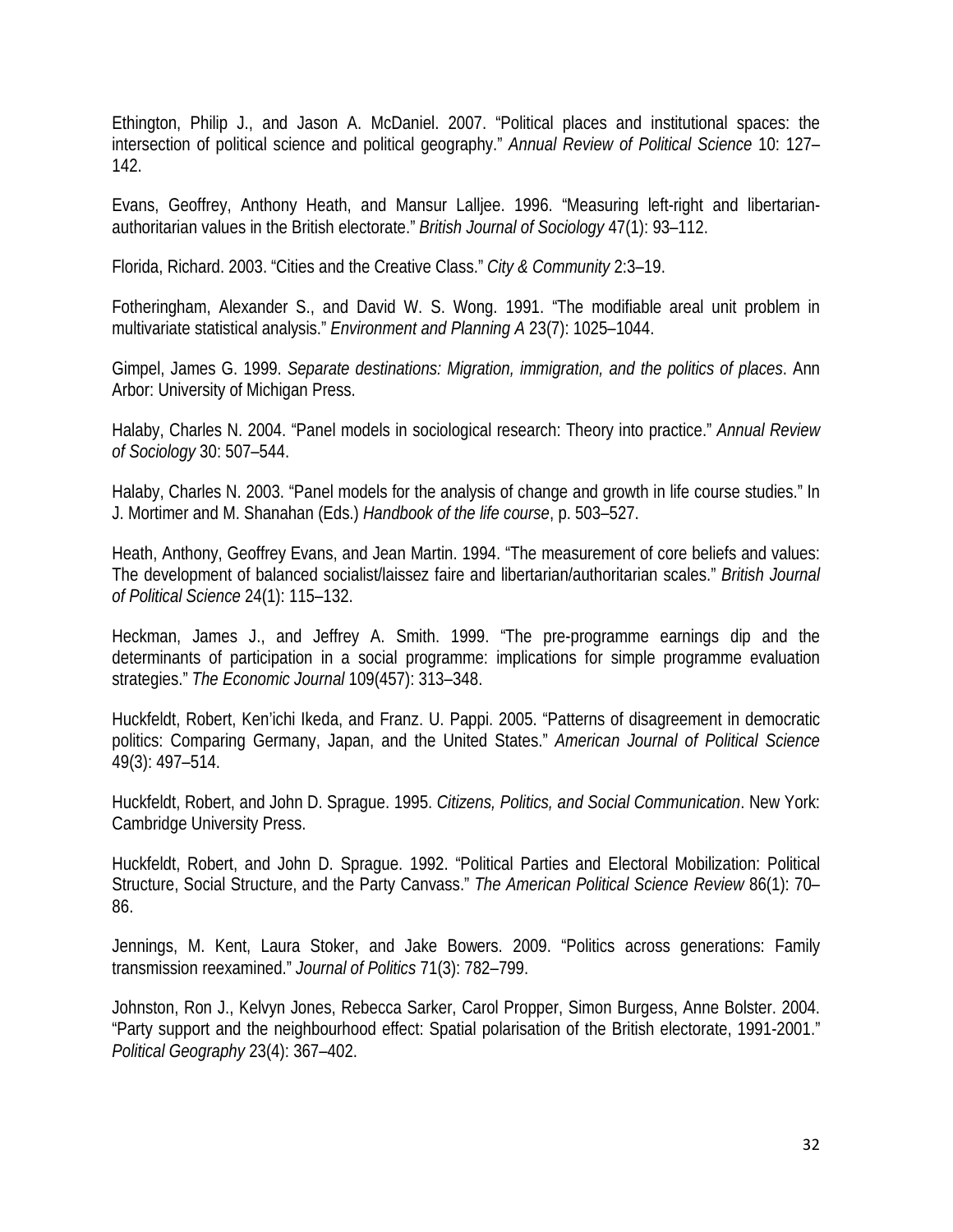Johnston, Ron J., Kelvyn Jones, Carol Propper, and Simon Burgess. 2007. "Region, local context, and voting at the 1997 general election in England." *American Journal of Political Science* 51(3): 640–654.

Johnston, Ron J., Charles J. Pattie, Danny F. L. Dorling, Ian MacAllister, Helena Tunstall, David J. Rossiter. 2001. "Social locations, spatial locations and voting at the 1997 British general election: evaluating the sources of Conservative support." *Political Geography* 20(1): 85–111.

Johnston, Ron J., and Charles J. Pattie. 2006. *Putting voters in their place: Geography and elections in Great Britain*. Oxford: Oxford University Press.

Johnston, Ron J., Charles J. Pattie, and Graham Allsopp. 1988. *A nation dividing?: The electoral map of Great Britain, 1979-1987*. London: Longman.

Johnston, Ron, Carol Propper, Simon Burgess Rebecca Sarker, Anne Bolster and Kelvyn Jones. 2005. "Spatial scale and the neighbourhood effect: multinomial models of voting at two recent British general elections." *British Journal of Political Science* 35(3): 487–514.

Katz, Lawrence F., Jeffrey R. Kling, and Jeffrey B. Liebman. 2001. "Moving to Opportunity in Boston: Early Results of a Randomized Mobility Experiment." *The Quarterly Journal of Economics* 116(2): 607– 54.

Kelley, Jonathan, and Ian McAllister. 1985. "Social context and electoral behavior in Britain." *American Journal of Political Science* 29(3): 564–586.

King, Gary. 1996. "Why context should not count." *Political Geography* 15: 159–164.

Laporte, Audrey and Frank Windmeijer. 2005. "Estimation of panel data models with binary indicators when treatment effects are not constant over time." *Economics Letters* 88(3): 389–396.

Ludwig, Jens, Greg J. Duncan, and Paul Hirschfield. 2001. "Urban Poverty and Juvenile Crime: Evidence from a Randomized Housing-Mobility Experiment." *The Quarterly Journal of Economics* 116(2): 655–79.

Ludwig, Jens, Jeffrey B. Liebman, Jeffrey R. Kling, Greg J. Duncan, Lawrence F. Katz, Ronald C. Kessler, and Lisa Sanbonmatsu. 2008. "What Can We Learn about Neighborhood Effects from the Moving to Opportunity Experiment." *American Journal of Sociology* 114(1): 144–88.

McAllister, Ian, Ron J. Johnston, Charles J. Pattie, Helena Tunstall, Danny F. L. Dorling and David J. Rossiter. 2001. "Class dealignment and the neighbourhood effect: Miller revisited." *British Journal of Political Science* 31(1): 41–59.

McAllister, Ian, and Donley T. Studlar. 1992. "Region and Voting in Britain, 1979-87: Territorial Polarization or Artifact?" *American Journal of Political Science* 36(1): 168–199.

McDonald, Ian. 2011. "Migration and Sorting in the American Electorate: Evidence From the 2006 Cooperative Congressional Election Study." *American Politics Research* 39(3): 512–533.

Miller, William L. 1978. *Electoral dynamics in Britain since 1918*. St. Martin's Press.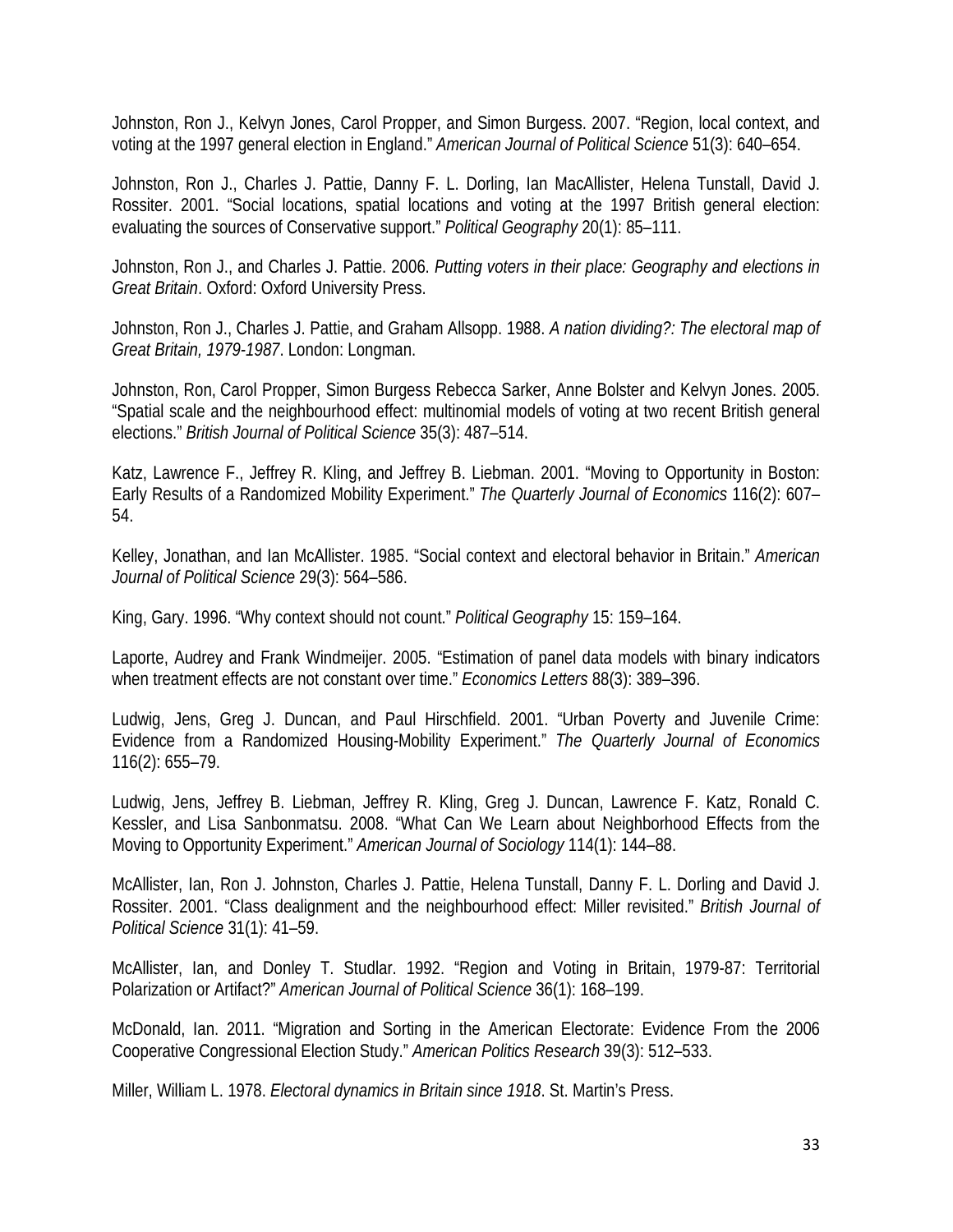Molloy, Raven, Christopher L. Smith, and Abigail K. Wozniak. 2011. *Internal migration in the United States*. National Bureau of Economic Research.

Norris, Pippa. 2005. *The British Parliamentary Constituency Database*. 1992-2005.

Pattie, Charles. J., Ron J. Johnston, and Edward A. Fieldhouse. 1995. "Winning the local vote: The effectiveness of constituency campaign spending in Great Britain, 1983-1992." *American Political Science Review* 89(4): 969–983.

Pattie, C., and R. Johnston. 2000. "'People Who Talk Together Vote Together': An Exploration of Contextual Effects in Great Britain." *Annals of the Association of American Geographers* 90:41–66.

Rabe, Birgitta, and Mark Taylor. 2010. "Residential Mobility, Quality of Neighbourhood and Life Course Events." *Journal of the Royal Statistical Society: Series A* (Statistics in Society) 173:531–55.

Rodden, Jonathan. 2010. "The Geographic Distribution of Political Preferences." *Annual Review of Political Science* 13: 321–40.

Rodden, Jonathan. 2012. *The Long Shadow of the Industrial Revolution*. Book manuscript.

Sturgis, Patrick. 2002. "Attitudes and measurement error revisited: A reply to Johnson and Pattie." *British Journal of Political Science* 32(4): 691–698.

Taylor, Peter J., and Ron J. Johnston. 1979. *Geography of elections*. London: Croom Helm.

Tiebout, Charles M. 1956. "A Pure Theory of Local Expenditures." *The Journal of Political Economy* 64: 416–24.

Wooldridge, Jeffrey M. 2002. *Econometric analysis of cross section and panel data*. Cambridge: The MIT Press.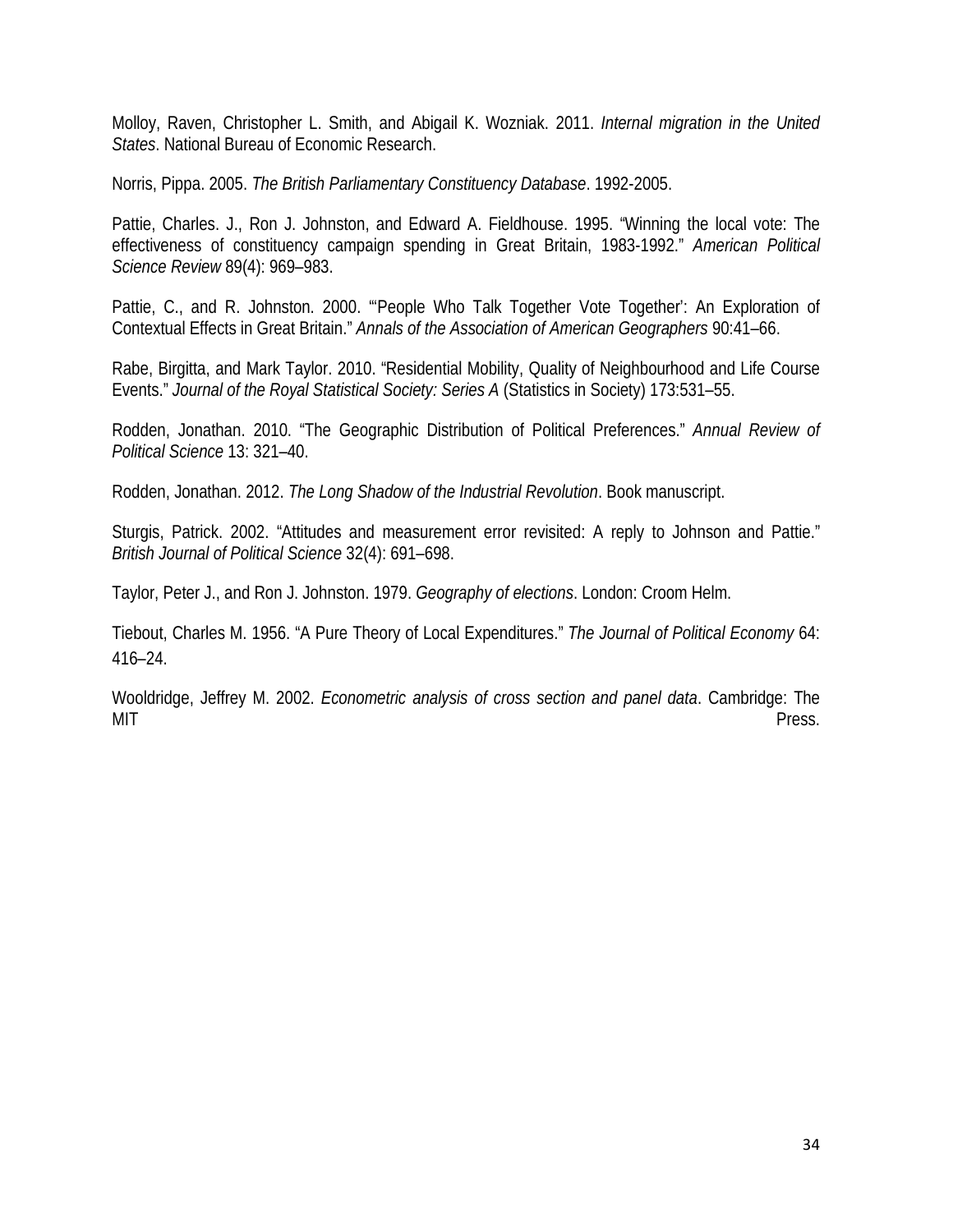## TABLES AND FIGURES

|                |          | Time Period, $t_{+1}$ |          |                   |        |        |         |
|----------------|----------|-----------------------|----------|-------------------|--------|--------|---------|
| Time Period, t | Safe Con | Safe Lab              | Safe Lib | Marg Con Marg Lab |        | Mixed  | Total   |
| Safe Con       | 35,985   | 315                   | 105      | 32                | 303    | 196    | 36,936  |
|                | 97.43    | 0.85                  | 0.28     | 0.09              | 0.82   | 0.53   | 100     |
| Safe Lab       | 417      | 39,969                | 104      | 32                | 505    | 124    | 41,151  |
|                | 1.01     | 97.13                 | 0.25     | 0.08              | 1.23   | 0.30   | 100     |
| Safe Lib       | 123      | 91                    | 5,531    | 3                 | 59     | 33     | 5,840   |
|                | 2.11     | 1.56                  | 94.71    | 0.05              | 1.01   | 0.57   | 100     |
| Marg Con       | 38       | 17                    | 3        | 1,543             | 15     | 9      | 1,625   |
|                | 2.34     | 1.05                  | 0.18     | 94.95             | 0.92   | 0.55   | 100     |
| Marg Lab       | 437      | 483                   | 83       | 20                | 26,756 | 125    | 27,904  |
|                | 1.57     | 1.73                  | 0.30     | 0.07              | 95.89  | 0.45   | 100     |
| Mixed          | 174      | 113                   | 38       | 13                | 141    | 11,083 | 11,562  |
|                | 1.50     | 0.98                  | 0.33     | 0.11              | 1.22   | 95.86  | 100     |
| Total          | 37,174   | 40,988                | 5,864    | 1,643             | 27,779 | 11,570 | 125,018 |
|                | 29.73    | 32.79                 | 4.69     | 1.31              | 22.22  | 9.25   | 100     |

Table 1: BHPS Constituency Transition Probabilities

BHPS 1991-2008. Total number of moves over all transition pair-years and the average percentage of respondents transitioning in such pair-years.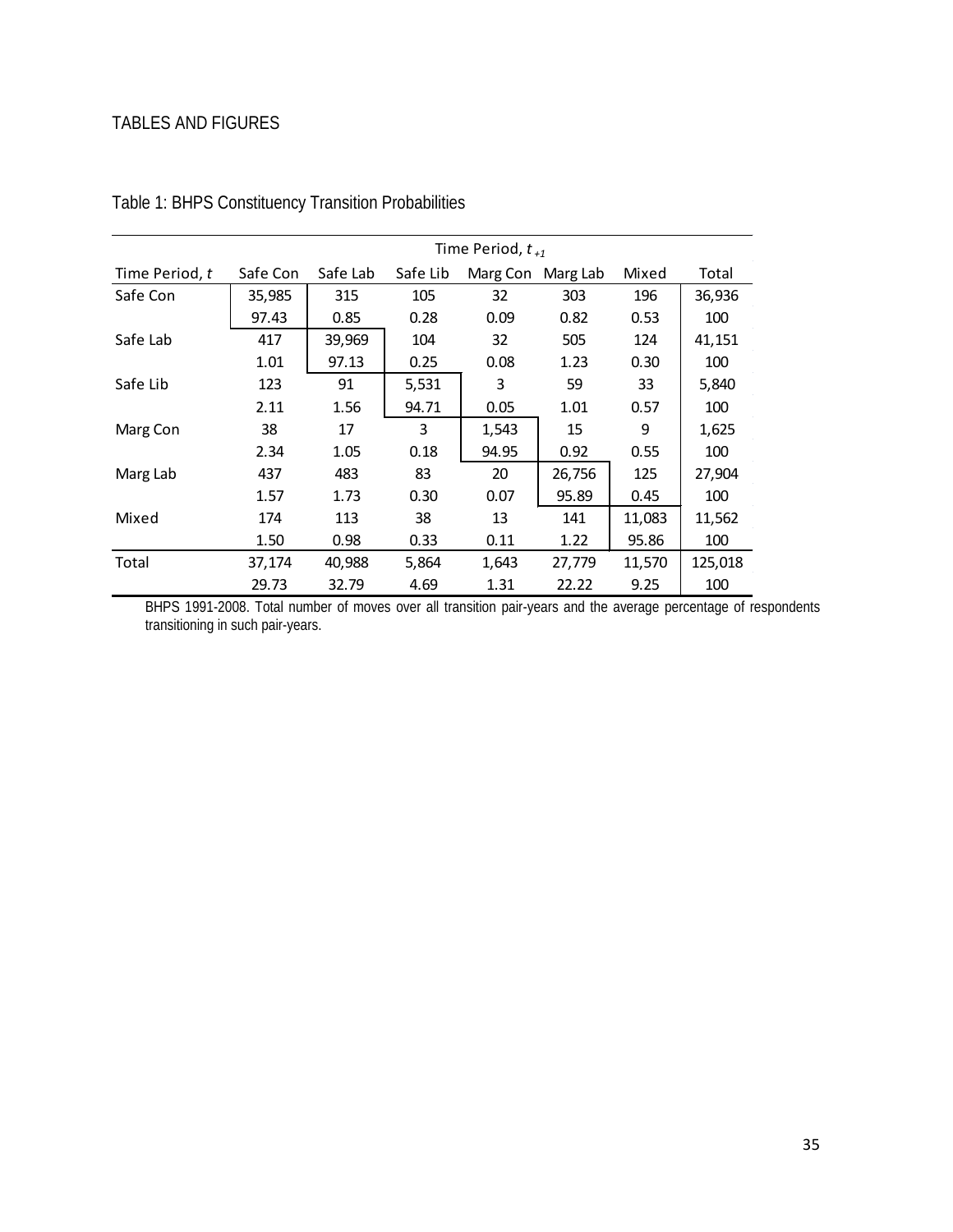| Timing of move relative to                            | Move type (reference -                          |            |            | Left-right' score |             |            |            |            | Supports Conservative Party |           |            |
|-------------------------------------------------------|-------------------------------------------------|------------|------------|-------------------|-------------|------------|------------|------------|-----------------------------|-----------|------------|
| preference                                            | no move)                                        | (1)        | (2)        | (3)               | (4)         | (5)        | (6)        | (7)        | (8)                         | (9)       | (10)       |
| Leads                                                 |                                                 |            |            |                   |             |            |            |            |                             |           |            |
| $t_{+5}$ , 5 yrs after                                | any to safe con                                 |            | $0.191*$   |                   |             | $-0.011$   |            | $1.467***$ |                             |           | 1.353      |
|                                                       |                                                 |            | (0.095)    |                   |             | (0.064)    |            | (0.160)    |                             |           | (0.430)    |
| $t_{+4}$ , 4 yrs after                                | any to safe con                                 |            | $0.188*$   |                   |             | $-0.016$   |            | 1.675***   |                             |           | 1.319      |
|                                                       |                                                 |            | (0.089)    |                   |             | (0.058)    |            | (0.169)    |                             |           | (0.376)    |
| $t_{+3}$ 3 yrs after                                  | any to safe con                                 |            | $0.166*$   |                   |             | $-0.078$   |            | $1.414***$ |                             |           | 1.114      |
|                                                       |                                                 |            | (0.078)    |                   |             | (0.056)    |            | (0.133)    |                             |           | (0.282)    |
| $t_{+2}$ , 2 yrs after                                | any to safe con                                 |            | $0.153*$   |                   |             | $-0.049$   |            | 1.499***   |                             |           | 0.967      |
|                                                       |                                                 |            | (0.070)    |                   |             | (0.055)    |            | (0.130)    |                             |           | (0.249)    |
| $t_{+1}$ , 1 yr after                                 | any to safe con                                 |            | 0.051      |                   |             | $-0.024$   |            | $1.297**$  |                             |           | 1.166      |
| Contemporaneous                                       |                                                 |            | (0.070)    |                   |             | (0.052)    |            | (0.105)    |                             |           | (0.286)    |
| $t_0$ yr of move                                      | any to safe con                                 | $0.253***$ | $0.230**$  | $0.206**$         | 0.047       | 0.035      | $1.521***$ | 1.456***   | 1.593***                    | 1.114     | 1.124      |
| Lags                                                  |                                                 | (0.075)    | (0.075)    | (0.074)           | (0.051)     | (0.053)    | (0.123)    | (0.120)    | (0.139)                     | (0.258)   | (0.281)    |
| $t_{-1}$ 1 yrs before                                 | any to safe con                                 | $0.159*$   | 0.130      | 0.147             | 0.085       | 0.065      | $1.414***$ | $1.354***$ | $1.471***$                  | 1.047     | 1.080      |
|                                                       |                                                 | (0.084)    | (0.083)    | (0.083)           | (0.054)     | (0.057)    | (0.120)    | (0.117)    | (0.136)                     | (0.246)   | (0.269)    |
| $t_{2}$ 2 yrs before                                  | any to safe con                                 | $0.156*$   | 0.129      | 0.107             | 0.020       | $-0.001$   | $1.329**$  | $1.285**$  | $1.380**$                   | 0.744     | 0.750      |
|                                                       |                                                 | (0.079)    | (0.079)    | (0.076)           | (0.057)     | (0.059)    | (0.120)    | (0.118)    | (0.138)                     | (0.190)   | (0.200)    |
| $t_{-3}$ 3 yrs before                                 | any to safe con                                 | $0.207*$   | $0.190*$   | 0.133             | $0.139*$    | $0.130*$   | $1.235*$   | $1.209*$   | 1.198                       | 0.865     | 0.899      |
|                                                       |                                                 | (0.089)    | (0.088)    | (0.085)           | (0.059)     | (0.061)    | (0.117)    | (0.117)    | (0.124)                     | (0.226)   | (0.243)    |
| $t_{-4}$ , 4 yrs before                               | any to safe con                                 | 0.176      | 0.173      | 0.115             | 0.045       | 0.025      | 1.206      | 1.185      | $1.271*$                    | 0.620     | 0.654      |
|                                                       |                                                 | (0.095)    | (0.096)    | (0.091)           | (0.065)     | (0.067)    | (0.122)    | (0.122)    | (0.143)                     | (0.164)   | (0.179)    |
| $t_{-5}$ , 5 yrs before                               | any to safe con                                 | $-0.001$   | $-0.007$   | $-0.050$          | 0.088       | 0.073      | 1.197      | 1.180      | $1.250*$                    | 0.821     | 0.843      |
| Leads                                                 |                                                 | (0.098)    | (0.098)    | (0.091)           | (0.066)     | (0.068)    | (0.120)    | (0.120)    | (0.135)                     | (0.215)   | (0.228)    |
| $t_{+5}$ , 5 yrs after                                | any to safe lab                                 |            | $-0.056$   |                   |             | 0.108      |            | 0.840      |                             |           | 0.765      |
|                                                       |                                                 |            | (0.105)    |                   |             | (0.080)    |            | (0.105)    |                             |           | (0.261)    |
| $t_{+4}$ , 4 yrs after                                | any to safe lab                                 |            | 0.071      |                   |             | 0.066      |            | $0.723**$  |                             |           | 0.656      |
|                                                       |                                                 |            | (0.093)    |                   |             | (0.065)    |            | (0.088)    |                             |           | (0.229)    |
| $t_{+3}$ , 3 yrs after                                | any to safe lab                                 |            | $-0.127$   |                   |             | $-0.060$   |            | 0.871      |                             |           | 0.954      |
|                                                       |                                                 |            | (0.089)    |                   |             | (0.068)    |            | (0.095)    |                             |           | (0.315)    |
| $t_{+2}$ , 2 yrs after                                | any to safe lab                                 |            | $-0.086$   |                   |             | $-0.166**$ |            | 0.869      |                             |           | 0.770      |
|                                                       |                                                 |            | (0.081)    |                   |             | (0.063)    |            | (0.089)    |                             |           | (0.251)    |
| $t_{+1}$ , 1 yr after                                 | any to safe lab                                 |            | $-0.065$   |                   |             | $-0.022$   |            | 0.912      |                             |           | 1.116      |
| Contemporaneous                                       |                                                 |            | (0.070)    |                   |             | (0.059)    |            | (0.085)    |                             |           | (0.328)    |
| $t_0$ yr of move                                      | any to safe lab                                 | $-0.025$   | $-0.004$   | 0.045             | $-0.003$    | $-0.022$   | 0.870      | 0.930      | 1.071                       | 1.376     | 1.323      |
| Lags                                                  |                                                 | (0.083)    | (0.082)    | (0.080)           | (0.059)     | (0.062)    | (0.083)    | (0.091)    | (0.109)                     | (0.393)   | (0.403)    |
| $t_{-1}$ , 1 yrs before                               | any to safe lab                                 | $-0.102$   | $-0.078$   | $-0.056$          | 0.006       | $-0.017$   | 0.924      | 0.959      | 1.091                       | 0.927     | 0.863      |
|                                                       |                                                 | (0.089)    | (0.088)    | (0.086)           | (0.062)     | (0.065)    | (0.093)    | (0.096)    | (0.117)                     | (0.267)   | (0.265)    |
| $t_{2}$ 2 yrs before                                  | any to safe lab                                 | $-0.017$   | $-0.014$   | 0.011             | 0.004       | $-0.014$   | 0.861      | 0.875      | 1.005                       | 0.994     | 0.970      |
|                                                       |                                                 | (0.098)    | (0.098)    | (0.097)           | (0.067)     | (0.070)    | (0.092)    | (0.094)    | (0.118)                     | (0.301)   | (0.310)    |
| $t_{-3}$ , 3 yrs before                               | any to safe lab                                 | 0.063      | 0.062      | 0.071             | 0.040       | 0.029      | 0.857      | 0.864      | 1.040                       | 0.891     | 0.866      |
|                                                       |                                                 | (0.093)    | (0.094)    | (0.092)           | (0.067)     | (0.070)    | (0.097)    | (0.098)    | (0.125)                     | (0.270)   | (0.275)    |
| $t_{-4}$ 4 yrs before                                 | any to safe lab                                 | $-0.159$   | $-0.159$   | $-0.155$          | $-0.201***$ | $-0.216**$ | 0.790      | 0.793      | 0.789                       | 0.568     | 0.538      |
|                                                       |                                                 | (0.107)    | (0.106)    | (0.107)           | (0.078)     | (0.080)    | (0.097)    | (0.099)    | (0.110)                     | (0.196)   | (0.192)    |
| $t_{-5}$ , 5 yrs before                               | any to safe lab                                 | $-0.034$   | $-0.017$   | $-0.004$          | $-0.046$    | $-0.071$   | 0.958      | 0.960      | 1.107                       | 0.784     | 0.764      |
|                                                       |                                                 | (0.117)    | (0.118)    | (0.118)           | (0.078)     | (0.081)    | (0.124)    | (0.126)    | (0.154)                     | (0.264)   | (0.271)    |
|                                                       |                                                 |            |            |                   |             |            |            |            |                             |           |            |
|                                                       | Other move types                                | yes        | yes        | yes               | yes         | yes        | yes        | yes        | yes                         | yes       | yes        |
|                                                       | Individual controls<br>Individual fixed effects | no<br>no   | no<br>no   | yes<br>no         | yes         | yes<br>yes | no<br>no   | no<br>no   | yes<br>no                   | yes       | yes<br>yes |
|                                                       | Leads                                           | no         | yes        | no                | yes<br>no   | yes        | no         | yes        | no                          | yes<br>no | yes        |
|                                                       |                                                 |            |            |                   |             |            |            |            |                             |           |            |
|                                                       | Constant                                        | $0.041*$   | $0.088***$ | $0.665***$        | $0.222*$    | $0.277*$   | $-1.124*$  | $0.830***$ | $-0.808*$                   | n/a       | n/a        |
|                                                       |                                                 | (0.017)    | (0.022)    | (0.133)           | (0.105)     | (0.108)    | (0.260)    | (0.019)    | (0.200)                     | n/a       | <u>n/a</u> |
| Long-run multiplier effects (lags)                    |                                                 |            |            |                   |             |            |            |            |                             |           |            |
|                                                       |                                                 |            |            |                   |             |            |            |            |                             |           |            |
| Any to safe Con $(t_0 + t_1 + t_2 + t_3 + t_4 + t_5)$ |                                                 | $0.945***$ | $0.845**$  | $0.639**$         | $0.428*$    | 0.326      | 5.092***   | 4.282**    | $6.154***$                  | 0.382     | 0.451      |
|                                                       |                                                 | (0.281)    | (0.283)    | (0.268)           | (0.167)     | (0.188)    | (2.297)    | (1.973)    | (2.896)                     | (0.296)   | (0.402)    |
| Any to safe Lab $(t_0 + t_1 + t_2 + t_3 + t_4 + t_5)$ |                                                 | $-0.274$   | $-0.211$   | $-0.088$          | $-0.200$    | $-0.120$   | 0.449      | 0.513      | 1.066                       | 0.502     | 0.394      |
|                                                       |                                                 | (0.303)    | (0.303)    | (0.302)           | (0.197)     | (0.227)    | (0.238)    | (0.275)    | (0.585)                     | (0.500)   | (0.450)    |
|                                                       |                                                 |            |            |                   |             |            |            |            |                             |           |            |
|                                                       | N                                               | 49105      | 49105      | 48974             | 48974       | 48974      | 78573      | 78573      | 72979                       | 15542     | 15542      |

### *Table 2: Panel Regression Models for Political assimilation and selection effects*

Cluster standard errors in parentheses; \* p<0.05, \*\* p<0.01, \*\*\* p<0.001. Additional move types include *safe con to safe con* , *safe lab to safe lab* and *other mover types*. Individual controls include: Age, gender, education, marital status, children, income, class status, employment status, part/full-time, health status and time dummies. Coefficients in models 1 to 5 are Ordinary Least Squares, in models 6 to 10 coefficients are odds ratios. Note that the longrun multiplier for models 6 to 10 is derived by summing the exponetiated logit coefficients and converting this to odds ratios rather than summing the individual odds ratios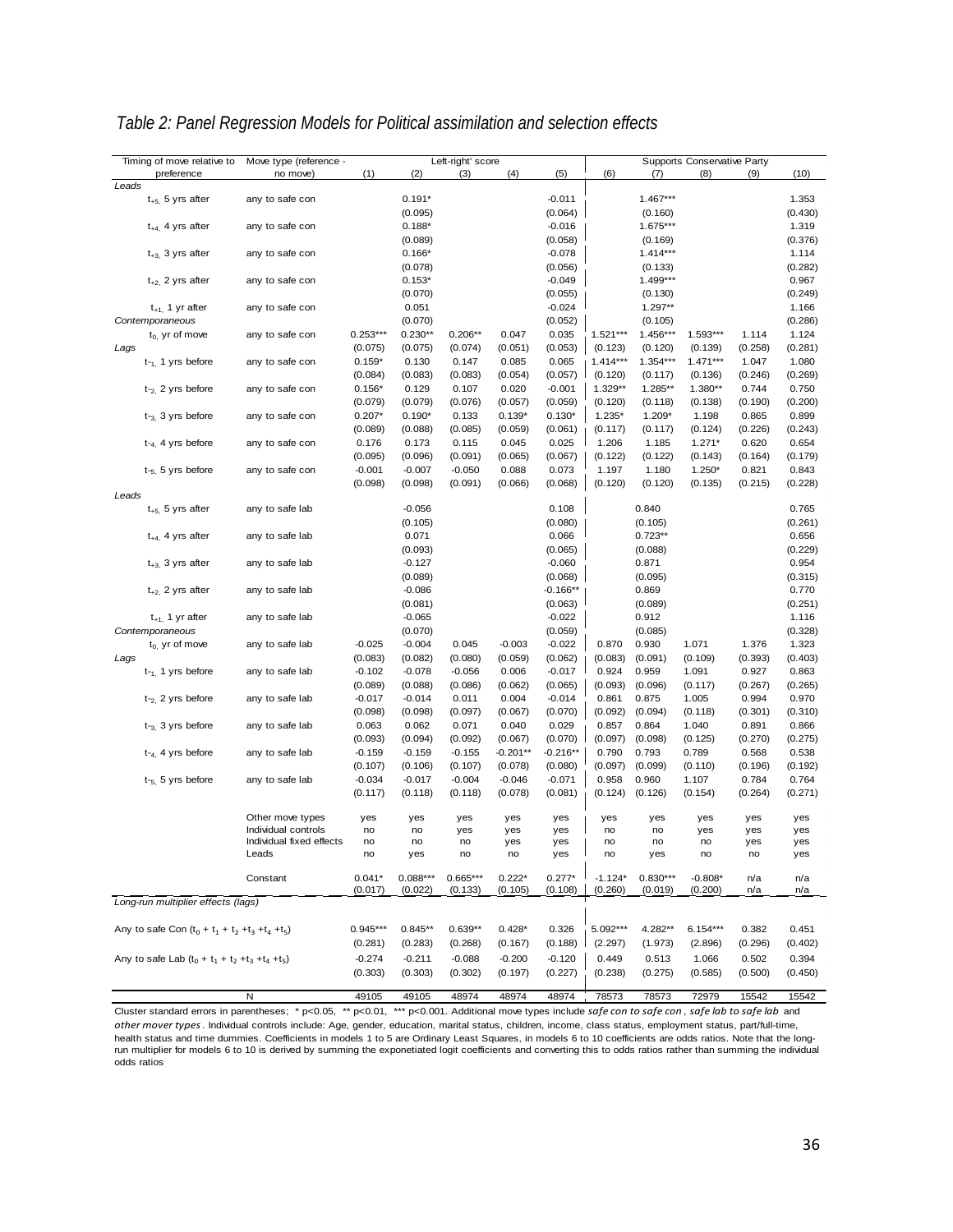

*Figure 1: Party Identification and left-right economic values over time lived in constituency*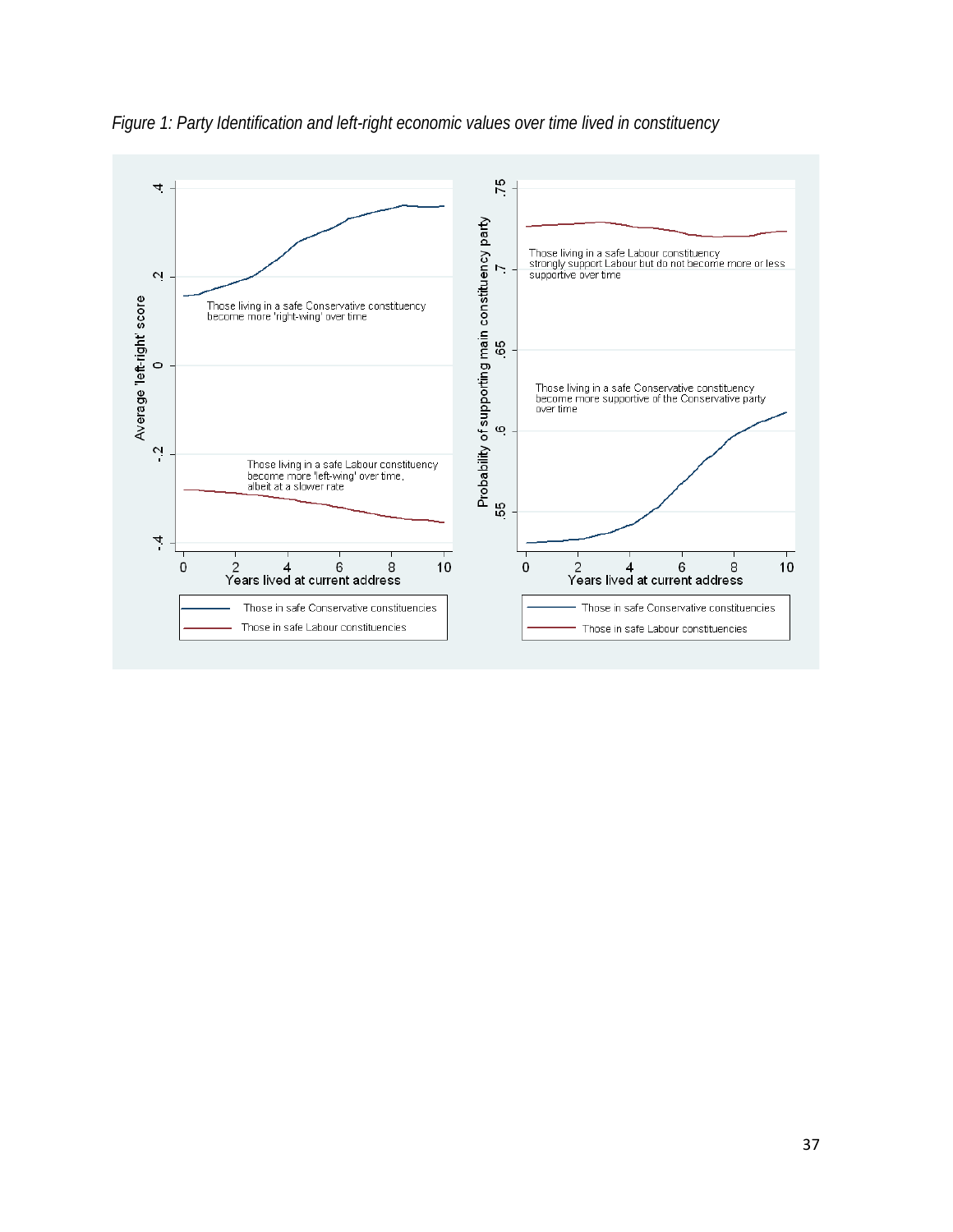

Figure 2 Assimilation to Left-Right values by type of moves over time with extended lags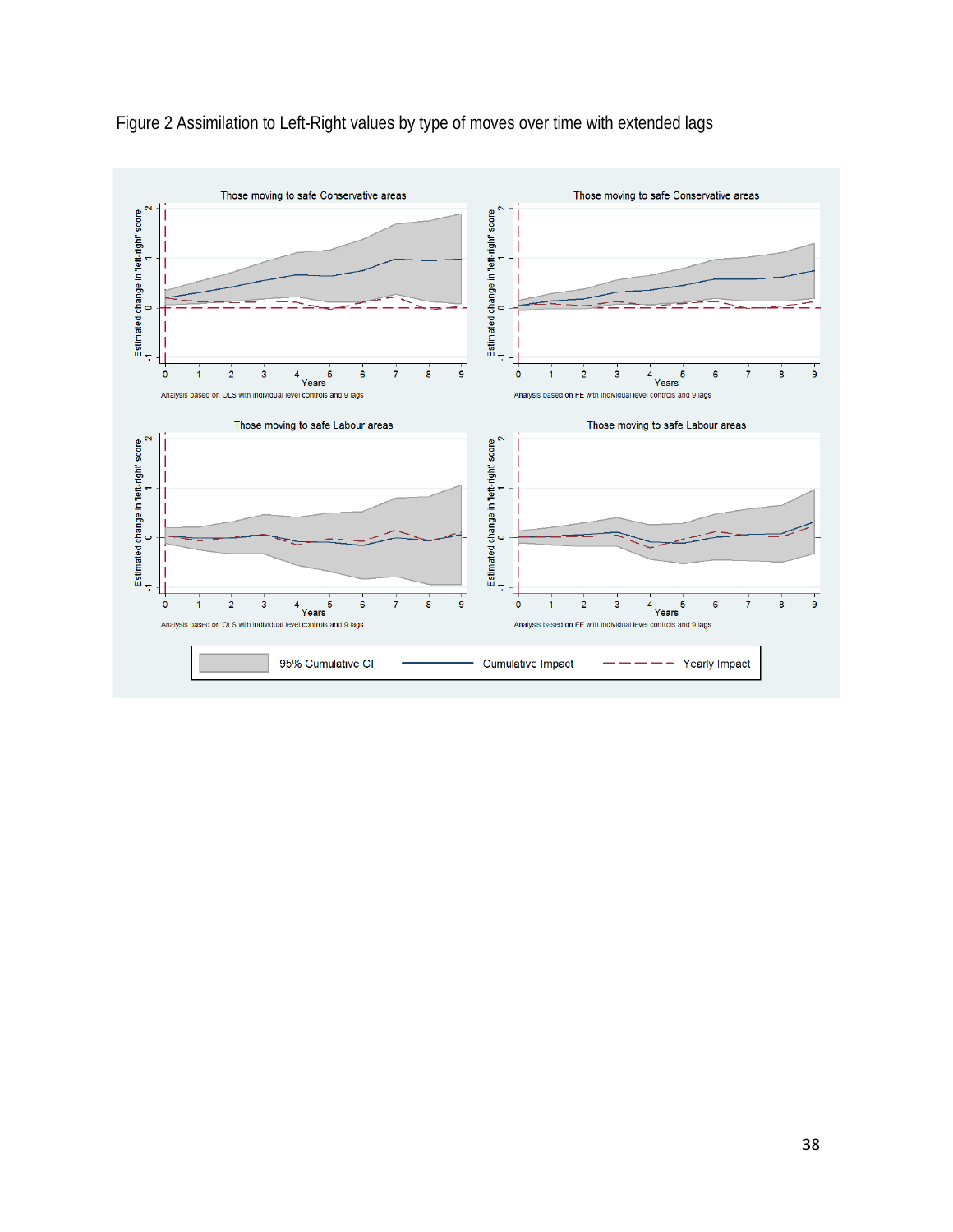

Figure 3 Assimilation to Conservative Party support by type of moves over time with extended lags